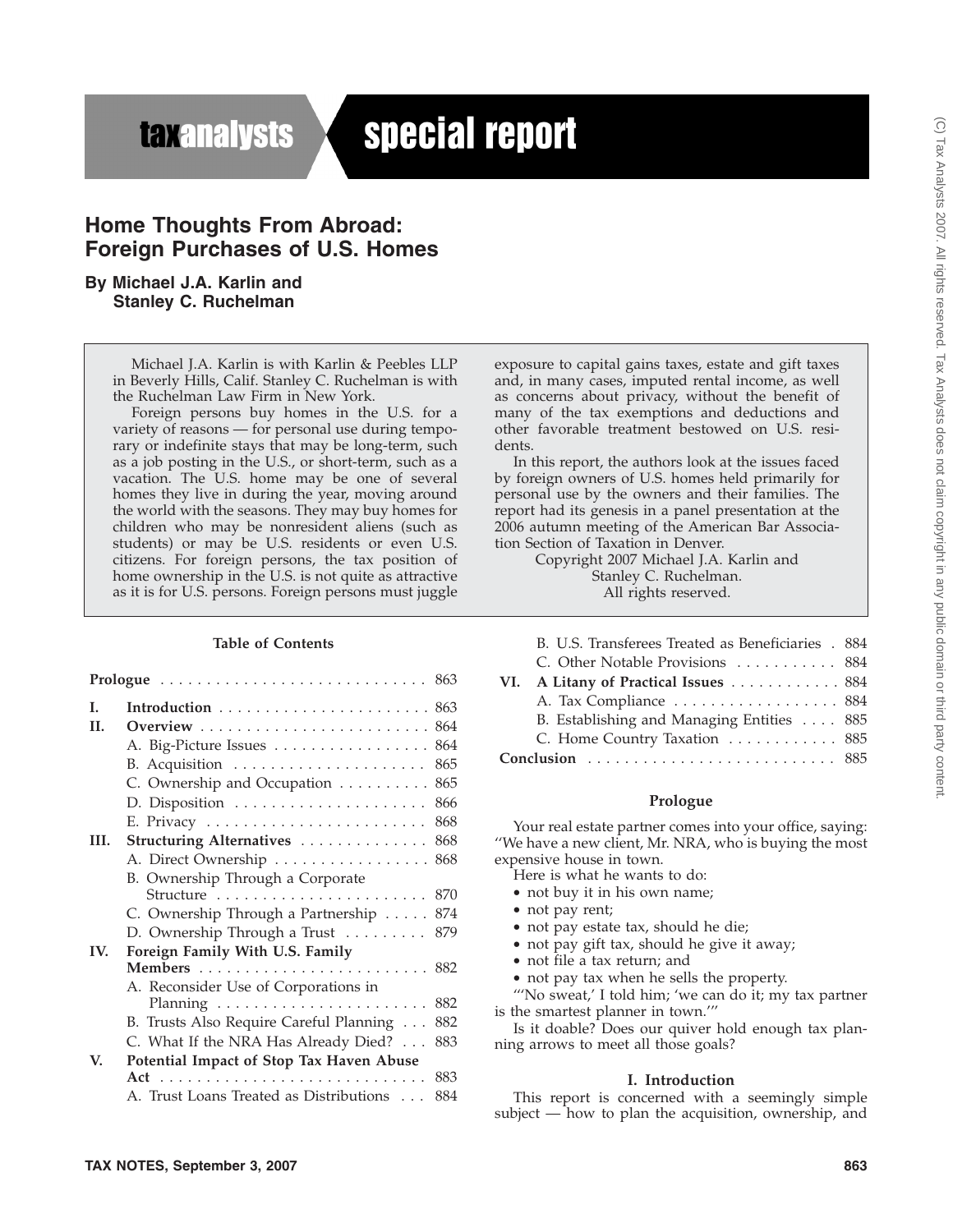disposition, by sale, exchange, gift, or bequest, of residential real property in the U.S. for a nonresident alien client.

For many Americans, as we are regularly reminded, the purchase of a home is the single largest financial transaction of our lives, and because it is the policy of the federal and state governments to encourage home ownership, this investment benefits from extraordinary tax advantages. We are not required to report as income the economic benefit derived from rent-free occupation of the property nor, as a practical matter, do we report as a gift the rent-free use of our property by family members, even those whom we are not obligated to support;<sup>1</sup> we are allowed to deduct interest on mortgage loans when the proceeds (up to \$1 million) are used to buy or improve the property or (up to \$100,000) are used for any form of consumption;2 we can deduct the cost of state and local property taxes;<sup>3</sup> if the home qualifies, deductions are available for home offices; and we can exempt up to \$250,000 (or \$500,000 if filing a tax return jointly with a spouse) of gain from sale of our principal residence.4 Tax credits subsidize the installation of energyefficient devices.<sup>5</sup> We have established the most sophisticated market in the world to securitize our home loans, offer those mortgage-backed securities loans tax free to foreigners<sup>6</sup> and many domestic financial institutions and investment funds, and, out of an essentially illiquid financial asset, create the liquidity needed to drive down the cost of our mortgages. We can even rent the home out a few days a year without paying tax on the rental income.7 For most Americans, the estate tax is not an issue, and their mortgages are deductible in full from the value of their estates.<sup>8</sup> In short, homeownership is a deal that fewer and fewer adult Americans can resist with no

obvious fiscal drawbacks and many long-term financial benefits, the subprime lending mess notwithstanding.

Foreign persons buy homes in the U.S. for a variety of reasons — for personal use during temporary or indefinite stays that may be long term, such as a job posting in the U.S., or short term, such as a vacation. The U.S. home may be one of several homes they live in during the year, moving around the world with the seasons. They may buy homes for children who may be nonresident aliens (such as students) or may be U.S. residents or even U.S. citizens. They may also buy permanent homes for their own use in preparation for moving to the U.S. or they may remain the owners of homes they lived in before leaving the U.S. and ceasing to be residents. In some cases, the homes may have a mixed use, such as a vacation residence that is put into a rental pool.

For most of these foreign persons, the tax position is not quite as attractive as it is for U.S. persons. Foreign persons must juggle exposure to capital gains taxes, estate and gift taxes, and, in many cases, imputed rental income, without the benefit of many of the tax exemptions and deductions and other favorable treatment bestowed on U.S. residents.

In this report we look at the issues faced by foreign owners of U.S. homes held primarily for personal use by the owners and their families. We try to answer the question in the prologue so that we can live up to the praise from our real estate partner.

#### **II. Overview**

Foreign buyers of U.S. homes face tax issues on acquisition of the property, during the ownership of it, and on disposition of it, whether by sale or exchange or by gift or bequest. In this part, we provide an overview of these issues as well as privacy considerations. In Part III, we show how these play out depending on the structure of ownership chosen by the foreign owner. In Part IV we look at what happens if the owner of the property becomes a U.S. person, either by immigration or because of a gift or bequest. In Part V, we take a brief look at the Stop Tax Haven Abuse Act, a legislative proposal of which some elements would affect the structures described in this report. Finally, in Part VI, we consider some other issues that affect the purchase of a home by a foreign person.

## **A. Big-Picture Issues**

Although in any given case a particular issue may prove to be of particular importance, in many cases, as the introductory colloquy suggests, planning will revolve around four key objectives:

- minimizing tax on sale of the property so as to pay, if possible, no more than the preferential rate of tax on long-term capital gains of individuals;
- avoiding paying 30 percent withholding taxes on imputed rent (or actual rent paid to avoid the uncertainties of imputed rent);
- avoiding estate tax should the owner die while still owning the property, and still obtaining a step-up in basis; and
- minimizing compliance and contact with the U.S. tax system — many foreigners have a deep-rooted

<sup>&</sup>lt;sup>1</sup>See note 38 *infra* and accompanying text.<br><sup>2</sup>Section 163(b), All unprefixed references

 ${}^{2}$ Section 163(h). All unprefixed references to sections are to sections of the Internal Revenue Code of 1986, as amended.

 ${}^{3}$ Section 164 (regular income tax); taxes are not deductible in computing income subject to the alternative minimum tax. Section  $56(b)(1)(A)(ii)$ .

<sup>&</sup>lt;sup>4</sup>Section 121.

<sup>5</sup> Section 25D.

<sup>6</sup> *See* sections 871(h) and 882(c) and especially reg. section  $1.871 - 14(d)$ .

<sup>&</sup>lt;sup>7</sup>Under section 280A(g), if a taxpayer uses the home during the tax year as a residence and rents it for less than 15 days during the tax year, the income derived from such use is not included in gross income but no deduction, otherwise allowable because of the rental use, is allowed. Under section 280A(d), a taxpayer is treated as using a home as a residence if he uses it for personal purposes for a number of days during the tax year that exceeds the greater of 14 days or 10 percent of the number of days during such year for which the home is rented at a fair rental. For this purpose, the home is not treated as rented at a fair rental for any day for which it is used for personal purposes.

This is true at least until 2011, when the unified credit for gift and estate taxes theoretically will revert to pre-2001 levels (exemption equivalent amount of \$1 million). However, it is essentially politically certain that Congress will take action either to eliminate the estate tax or, perhaps more likely, to increase the unified credit to an exemption equivalent amount of \$3.5 million or more.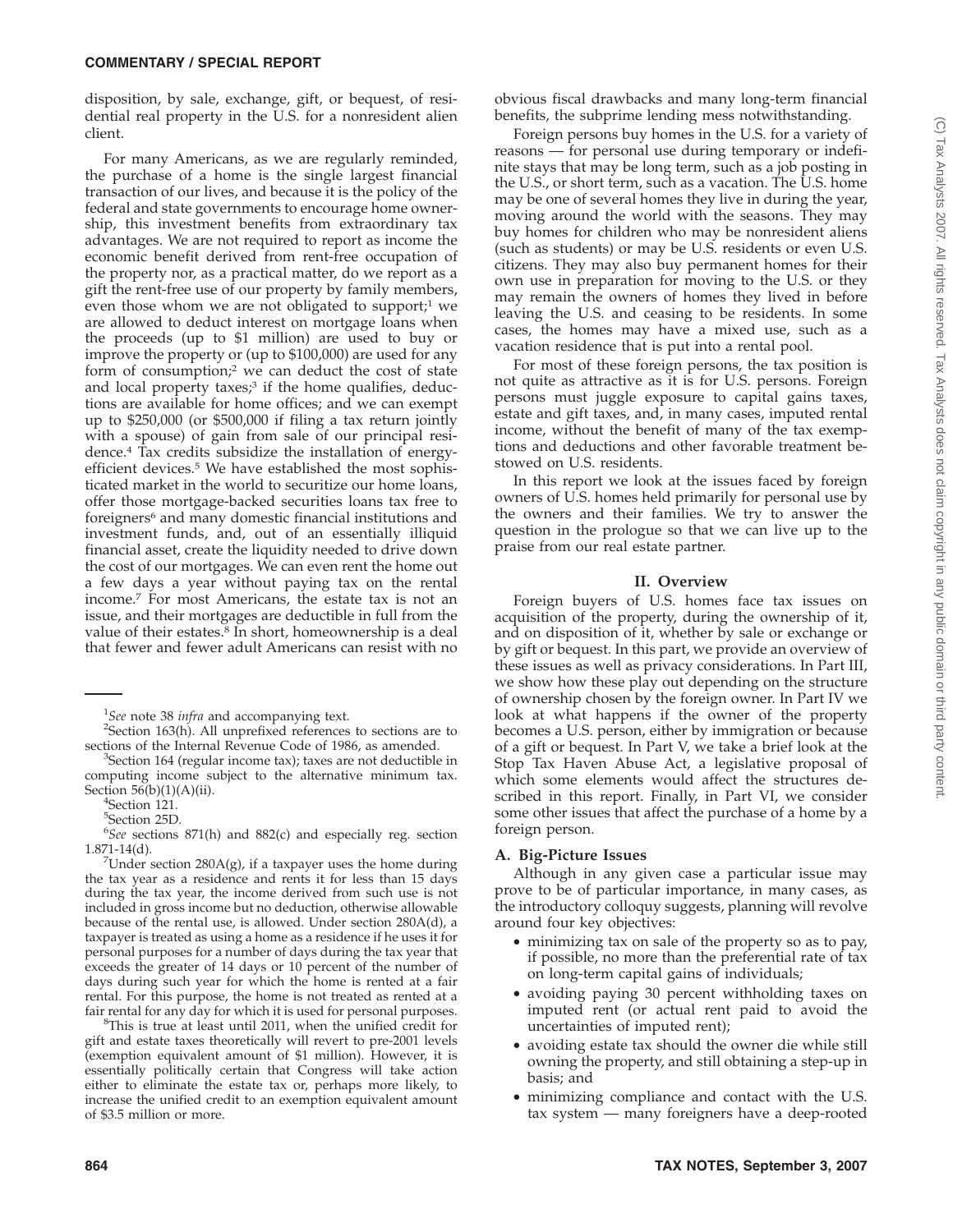aversion to having to file personal income tax returns in the U.S. or having an individual taxpayer identification number.

It will be readily apparent that accomplishing all of those objectives is extremely difficult. Every structure, from direct ownership to a multitier corporate structure, may involve compromise on one or more of the objectives, and the adviser's role may be to identify each particular client's most important concern and offer a plan principally addressing that concern. In this context, prioritization of goals is extremely important.

## **B. Acquisition**

The acquisition of real property, as with any asset, has no immediate consequences to the buyer. A purchase from an unrelated seller is not a taxable event for the buyer. Nevertheless, several tax issues associated with the acquisition of a home by a foreign person deserve attention.

**1. FIRPTA withholding.** Like any buyer, the foreign buyer is a withholding agent for purposes of the 1980 Foreign Investment in Real Property Tax Act and must therefore either obtain a certification of nonforeign status or withhold 10 percent of the purchase price (or some lesser amount if the seller produces a withholding certificate from the IRS).<sup>9</sup> Buyers must also be alert to state withholding tax requirements.

In almost any transaction handled with the participation of a title company, an escrow company, or a lender or other real estate professionals, those requirements will likely be known and implemented.

However, foreign buyers have a special need to maintain good records following their purchase. When the foreign buyer later seeks to sell the property, the buyer turned-seller may wish to obtain a FIRPTA withholding certificate to reduce the amount of tax withheld based on a calculation of the seller's maximum tax liability. That calculation requires the seller not only to compute FIRPTA gain but also to establish that he had no unsatisfied withholding liability based on compliance with section 1445 when he purchased the property.<sup>10</sup> All too often, the authors have been asked to assist foreign sellers of real estate who couldn't locate their records concerning the purchase of the property or locate the attorney who represented them in that transaction and therefore could not demonstrate compliance with FIRPTA withholding at the time of an earlier purchase. As a result, it was difficult to obtain a FIRPTA withholding certificate at the time of sale.

**2. Financing.** Foreign buyers also have to be alert to the financing of the price of a home being acquired in anticipation of a move to the U.S. Not infrequently, those buyers pay all cash or at least they don't obtain a mortgage loan at the time of the purchase. Once they become resident, they might wish to deduct interest on the first \$1 million of their loan amount as qualified residence indebtedness.11 However, the buyers will be

unable to do so unless the loan was obtained by them and secured by the home within 90 days of the date of purchase.12

**3. Tax residence.** The ownership or availability of a home in the U.S. does not by itself make a foreign person a U.S. resident for tax purposes. Nevertheless, such ownership can have an effect on the application of the rules for determining whether an alien is a resident alien.13

First, the ownership or availability of a permanent home is the first tiebreaker in virtually all tax treaty provisions dealing with individuals who are resident both in the U.S. and another country under the respective internal laws of the two countries.14

Second, whether or not a foreign individual resides in a treaty country, he may seek to apply the foreign tax home/closer connection test to avoid being treated as a resident alien.15 That test applies to individuals present in the U.S. between 31 and 182 days during the calendar year when the addition of one-third of the days in the preceding calendar year and one-sixth of the days in the second preceding calendar year takes the total days of presence in that period to 183 or more. The closer connection portion of the test looks at the individual's personal and family ties to the U.S. and compares them with his ties to the foreign country. Plainly, the ownership of a home that is regularly used for personal purposes is a factor to be considered in the application of the test there being an obvious difference between a vacation home used just a few days a year and a home used for longer or more frequent stays.

**4. Gift tax.** Foreign buyers sometimes buy homes for U.S. relatives. The relative might be a U.S. resident, but frequently the relative will be a child who is a student on a nonimmigrant student F or J visa. Buyers need to be warned that making a gift of real property located in the U.S. may subject them to gift tax (whether or not the relative is resident for U.S. income tax purposes), whereas a gift of cash funds through an interbank transfer that is used to purchase the home can readily be structured to avoid gift tax, as long as the cash is not used to purchase a property owned by the donor.16 How the fund transfers are handled can make a significant difference.

## **C. Ownership and Occupation**

**1. Deductions.** As a general matter, an individual cannot deduct expenditures associated with a home that is used for personal purposes. The principal exceptions are for qualified residence interest and property taxes, which are both itemized deductions.

 $9$ Section 1445(a).

<sup>&</sup>lt;sup>10</sup>Reg. section 1.1445-3(c)((1)(ii) and (3). <sup>11</sup>Section 163(h).

 $^{12}$ For the 90-day rule, see Notice 88-74, 1988-2 C.B. 385, applying the tracing rules of reg. section 1.163-8T.

<sup>&</sup>lt;sup>13</sup>Section 7701(b).<br><sup>14</sup>In most U.S. income tax treaties, the dual residence tiebreaker is set out in report 4; *see* U.S. model income tax treaty of

<sup>&</sup>lt;sup>15</sup>Section 7701(b)(3)(B) and reg. section 301.7701(b)-2.<br><sup>16</sup>Davies v. Commissioner, 40 T.C. 525 (1963), *acq.*, 1966-1 C.B.

<sup>2.;</sup> *De Goldschmidt-Rothschild v. Commissioner*, 168 F.2d 975 (2d Cir. 1948).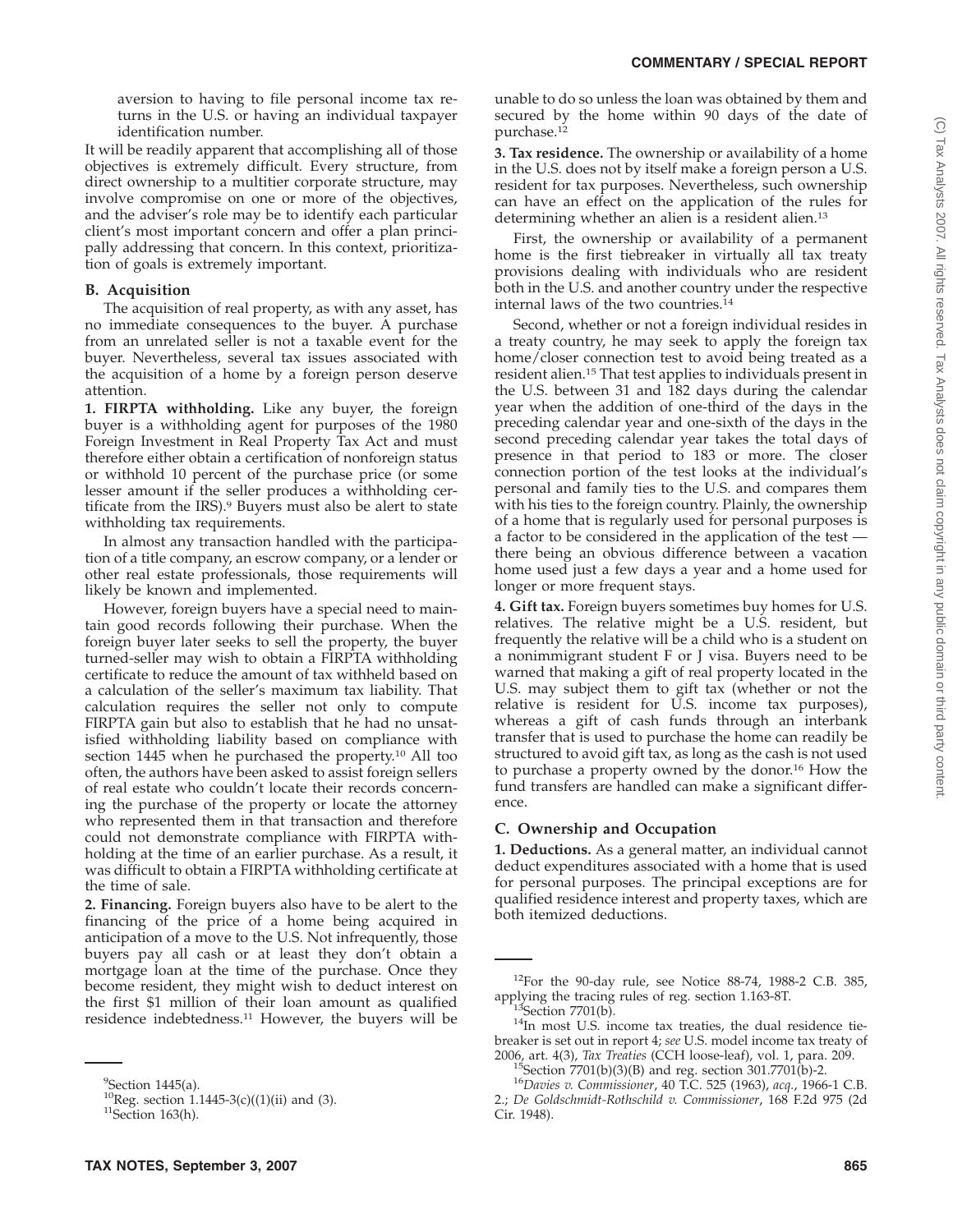Nonresident aliens are not entitled to itemized deductions because they are taxed on a gross basis on U.S. source income not effectively connected with a U.S. trade or business. That nondeductibility will also apply when the property is held through a trust or partnership, although in the case of a trust, expenses to maintain trust assets may reduce distributable net income. However, if the acquisition is structured through a corporation, as we will see, expenses related to maintaining the property may be allowed but personal use of the property will involve actual or imputed rental issues.

**2. Imputed rental income.** When the home is owned directly by an individual, there is no income tax consequence to its occupation by the owner, nor does it appear that, as a practical matter, the IRS seeks to impose income tax or gift tax consequences when property is used by relatives, even adult children to whom parents no longer owe a duty of support.

However, the moment the home is owned by an entity, the possibility that imputed rental should be charged comes into play. In the case of a home owned by a corporation, personal use by a shareholder or officer is quite likely to attract imputed rental income for the corporation if actual rent is not paid at a fair market rate. When the home is owned by a partnership, the picture is cloudier but there is certainly some risk that rent-free use will result in the imputation of rental income. The \$250,000 or \$500,000 exemption for gain derived from the sale of a principal residence may be jeopardized if the owner of the property is a partnership. By contrast, it appears that personal use of property held in trust does not give rise to imputed income to the trust, nor is it even treated as a distribution to the beneficiaries.<sup>17</sup>

**3. Tax compliance.** As long as a home produces no income, there is no need for a nonresident alien owner to file a tax return except for the year of sale. Because the deductions (mortgage interest, property taxes, and so on) associated with a home held by an individual for personal or family use are not available to the nonresident alien, there is no reason to file a return just to preserve the benefit of those deductions. Nonetheless, a mortgage lender may insist on receipt of an individual TIN from the owner.

Similarly, a foreign trust does not need to file a U.S. return simply because it holds a U.S. home that is used exclusively by beneficiaries and related family members.

Neither a foreign or a domestic partnership nor a foreign corporation are required to file a U.S. return unless they are engaged in a U.S. trade or business or receive fixed or determinable annual or periodic income, such as rent, from U.S. sources. Imputed rental income would trigger an obligation to file a return.

If the home is held through a domestic corporation, the corporation must file a return even if it has no income. The imputed income issue may also cause compliance requirements.

#### **D. Disposition**

**1. Income tax.** Under FIRPTA, foreign persons are subject to tax on gains from sale or exchange of a U.S. real property interest, which fairly obviously includes real property used as a home, as well as associated personal property.18

A nonresident alien can qualify for the section 121 \$250,000 exclusion on the sale of a principal residence, assuming the alien meets the general requirements for the exclusion. The IRS appears to have accepted that.19 Of course, in many cases, if the alien is using the home as a principal residence, he is likely to be a resident alien under the substantial presence test, but that is not invariably the case. For example, an alien may be a former resident who sold the home after ceasing to be a resident.20 Less commonly, the exemption may be available to a peripatetic alien whose U.S. home is the principal residence even though he does not meet the substantial presence test or, in a case that would entail a combination of unusual facts, is nonresident by virtue of a treaty tiebreaker.

The \$500,000 exclusion for married couples is not available because it requires the filing of a joint return and nonresident aliens generally cannot file joint returns.21 Therefore, a couple seeking to maximize the exclusion would need to be joint owners of the house and each would need to qualify separately for the \$250,000 exclusion; that is, each would have had to have owned their joint interest in the home for at least two years and lived in the home as their main home for at least two years. If those requirements cannot be met, the couple should sell the home in a year when both are still resident aliens.

Withholding at 10 percent of the amount realized will be required on the sale if the seller's interest is held directly or held by a foreign corporation or a foreign partnership.22 If the seller is a domestic partnership or trust, the purchaser has no withholding obligation under FIRPTA; instead, the domestic partnership or trust is the seller and it must withhold U.S. tax at 15 percent or 35 percent of the foreign partner's or beneficiary's share of the gain.<sup>23</sup>

<sup>17</sup>*H.B. Plant v. Commissioner*, 30 B.T.A. 133 (1934), *aff'd,* 76 F.2d 8 (2d Cir. 1935), and *Alfred I. duPont Testamentary Trust v. Commissioner*, 66 T.C. 1976, *aff'd,* 574 F.2d 1332 (5th Cir. 1978). *See* dicta in *Dickman v. Commissioner*, 465 U.S. 330 (1984).

<sup>&</sup>lt;sup>18</sup>Section 897(a).<br><sup>19</sup>*See* IRS Publication 519, *U.S. Tax Guide for Aliens,* Chapter 3. Section 897(e) bars the application of nonrecognition provisions, but section 121 provides for exclusion of gain from gross income rather than for nonrecognition. It does not appear that section 897(e) overrides a provision for an exclusion from gross income.  $\frac{20}{3}$ Section 7701(b)(2)(B).<br><sup>21</sup>*But see* section 6013(g), which permits the filing of a joint

return by a couple, one of whom is a U.S. citizen or resident alien and the other is a nonresident alien, provided that the latter agrees to be treated as a resident alien for all purposes and

to waive treaty benefits.<br><sup>22</sup>Section 1445(a).<br><sup>23</sup>Section 1445(e)(1) and reg. section 1.1445-5(c). *See* text accompanying notes 103 and 104, *infra*.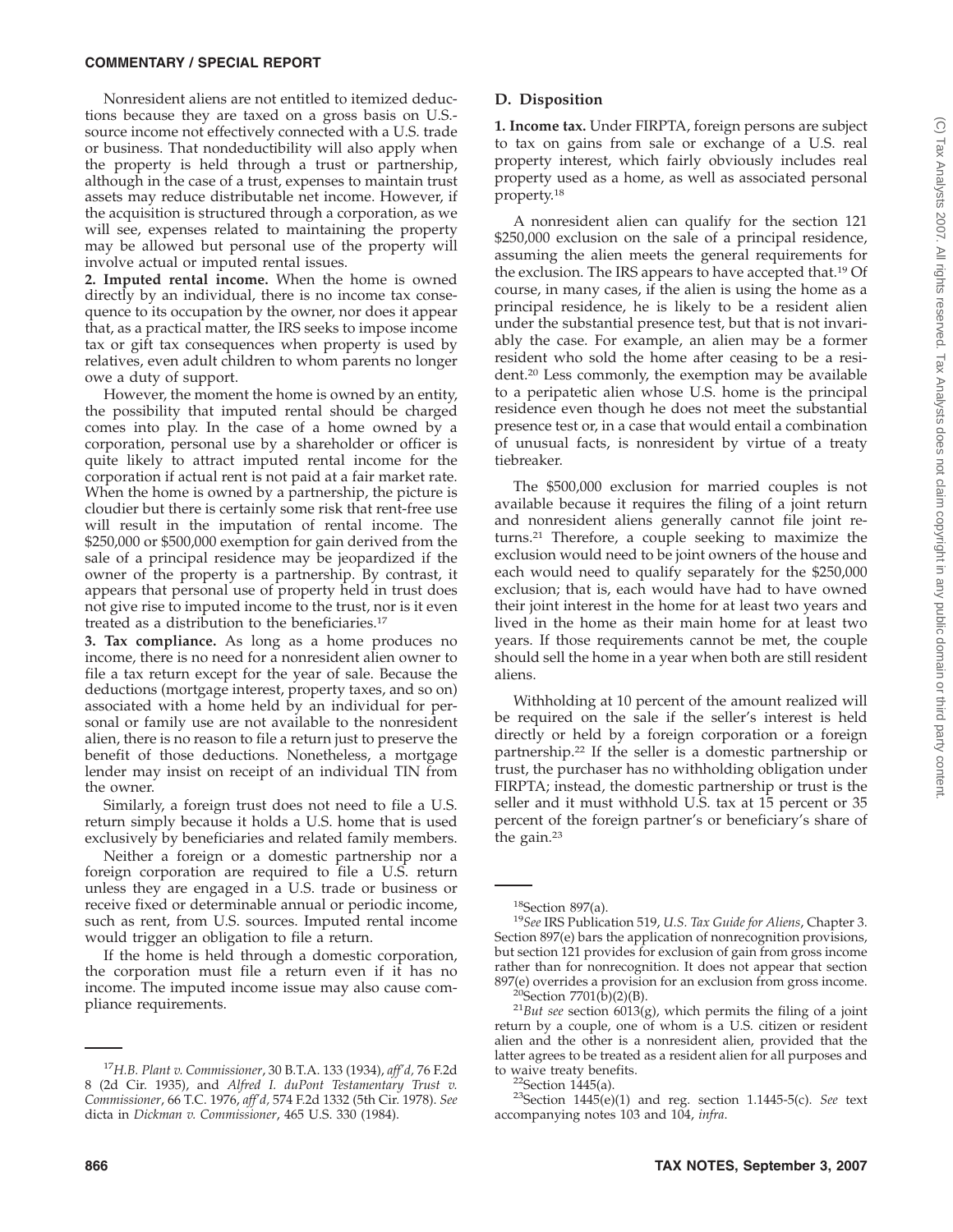States may also require withholding when a nonresident individual or entity sells real property situated in the state.24

A section 1031 exchange generally is not an option for property held for personal use. But it is possible to imagine circumstances in which a property originally held as a residence for the foreign investor is converted to a rental property. In those circumstances, a section 1031 exchange should be possible. It should be remembered, however, that the property would have to be exchanged for other real property situated in the U.S. because foreign and U.S. real property are not considered to be of like kind.25

2. Gift tax. The gift by a nonresident alien<sup>26</sup> of real estate located in the U.S. is subject to gift tax at the same rates that apply to a gift by a U.S. citizen or resident alien but without the unified credit that would shelter up to \$1 million in lifetime gifts.<sup>27</sup> By contrast, a gift of an intangible asset, such as shares of stock or of a partnership interest, is not subject to gift tax. An alien contemplating the gift of U.S. real property should consider transferring the property to a domestic corporation in a section 351 tax-free incorporation or to a partnership in a section 721 transfer. A gift of the stock or partnership interest could be made later without triggering gift tax. In comparison, a transfer to a foreign corporation would require recognition of any appreciation in the value of the property unless the corporation is eligible to elect under section 897(i) to be treated as a domestic corporation for FIRPTA purposes.

We describe below the impact of a gift of property subject to a debt secured by a mortgage on the property. **3. Estate tax.** The taxable estate of a nonresident alien is subject to the estate tax.<sup>28</sup> The rates again are the same as for residents, but subject to some limited exceptions in the case of decedents who were domiciled in treaty countries. The unified credit, which in 2008 will reach an exemption equivalent of \$3.5 million, is also unavailable. Instead, the credit available to nonresident aliens is equivalent to an exemption of just \$60,000, an amount that has not increased for decades.

The taxable estate of a nonresident alien is limited to property situated in the U.S.29 Real property held directly is situated in the U.S., as is stock of a domestic corporation.30 Tangible property located at the home is also part of the taxable estate; there is a limited exception for artwork that applies only to works on loan for purposes of exhibition at a public gallery or museum or in transit to or from the exhibition under the loan.31 Stock of a foreign corporation is situated outside the U.S. even if the only asset of the corporation is U.S. real property. The position with partnership interests is unclear and is discussed in more detail below in the particular context of a partnership that owns a property held for personal use by the partners.

It should not be assumed that the value of a home or other real property is reduced by any debt secured by a mortgage. In fact, under a fungibility concept long espoused by the IRS, debt may be deducted only to the extent the estate establishes the worldwide assets and liabilities of the decedent and deducts the U.S. proportion of the liabilities. That proportion is determined by multiplying the worldwide liabilities by a ratio in which U.S.-situated assets are the numerator and the worldwide assets are the denominator.32 Under the fungibility rule, this treatment applies even to a note secured by a mortgage or deed of trust on U.S. real property.33 However, in the case of a nonrecourse debt, the Tax Court has ruled, with IRS acquiescence, that only the value of the equity of redemption is includable. For that reason, if a nonresident alien purchases a home with a mortgage, it is desirable that the mortgage be nonrecourse.34 It may not be sufficient to rely on procedural rules that have the practical but not theoretical effect of making the loan nonrecourse.35

<sup>35</sup>A few state laws provide that a mortgage secured by an owner-occupied residence is nonrecourse. *See, e.g.,* Code of Civil Procedure (California) section 580b. Another provision found in many state laws is a bar on deficiencies when the buyer's obligation is seller-financed and such an obligation will be treated as nonrecourse. Many states also have rules that bar deficiencies after a foreclosure proceeding under the power of sale given by statute or the mortgage or deed of trust, but if state law permits an election of alternative remedies, the loan will not **(Footnote continued on next page.)**

<sup>24</sup>*E.g.*, Revenue and Taxation Code sections 18662 and 18668 (California) — California even requires withholding on sales by California resident individuals; C.R.S. 39-22-604.5 (Colorado); §10-912 of the Maryland Tax-General Article; Tax Law report 22, § 663 (New York); section 12-8-580 (South Carolina). The scope of withholding, rates, filing procedures, and the availability of

<sup>&</sup>lt;sup>25</sup>See section 1031(h)(1), enacted by the Revenue Reconciliation Act of 1989, P.L. 101-239. Before 1989 it was possible for an alien to rent out the home and resume status as a nonresident (in either order) and later exchange the property for property

<sup>&</sup>lt;sup>26</sup>Note that the definition of a nonresident alien for purposes of subtitle B of the Internal Revenue Code, dealing with estate, gift, and generation-skipping taxes, is not governed by section 7701(b). Rather, whether an alien is a resident is determined by the more subjective test of whether the alien is domiciled in the U.S. ''A person acquires a domicile in a place by living there, for even a brief period of time, with no definite present intention of later removing therefrom. Residence without the requisite intention to remain indefinitely will not suffice to constitute domicile, nor will intention to change domicile effect such a change unless accompanied by actual removal.'' Reg. section

 $20.0-1(b)(1)$ .<br><sup>27</sup>Interspousal gifts to a nonresident alien are not subject to the unlimited marital deduction. However, the annual exclusion is increased to \$100,000 for an interspousal gift. *See* section 2523(i).

<sup>&</sup>lt;sup>28</sup>Sections 2101 and 2102.<br><sup>29</sup>Section 2106.<br><sup>30</sup>Section 2104(a).<br><sup>31</sup>Section 2105(c). <sup>32</sup>*See also* section 2601(b). 33<br><sup>33</sup>Rodiek v. Commissioner, 33 B.T.A. 1020 (1936), *aff'd*, 87 F.2d

<sup>328 (2</sup>d Cir. 1937). <sup>34</sup>*See* reg. section 20.2053-7; *Johnstone Est. v. Commissioner*, 19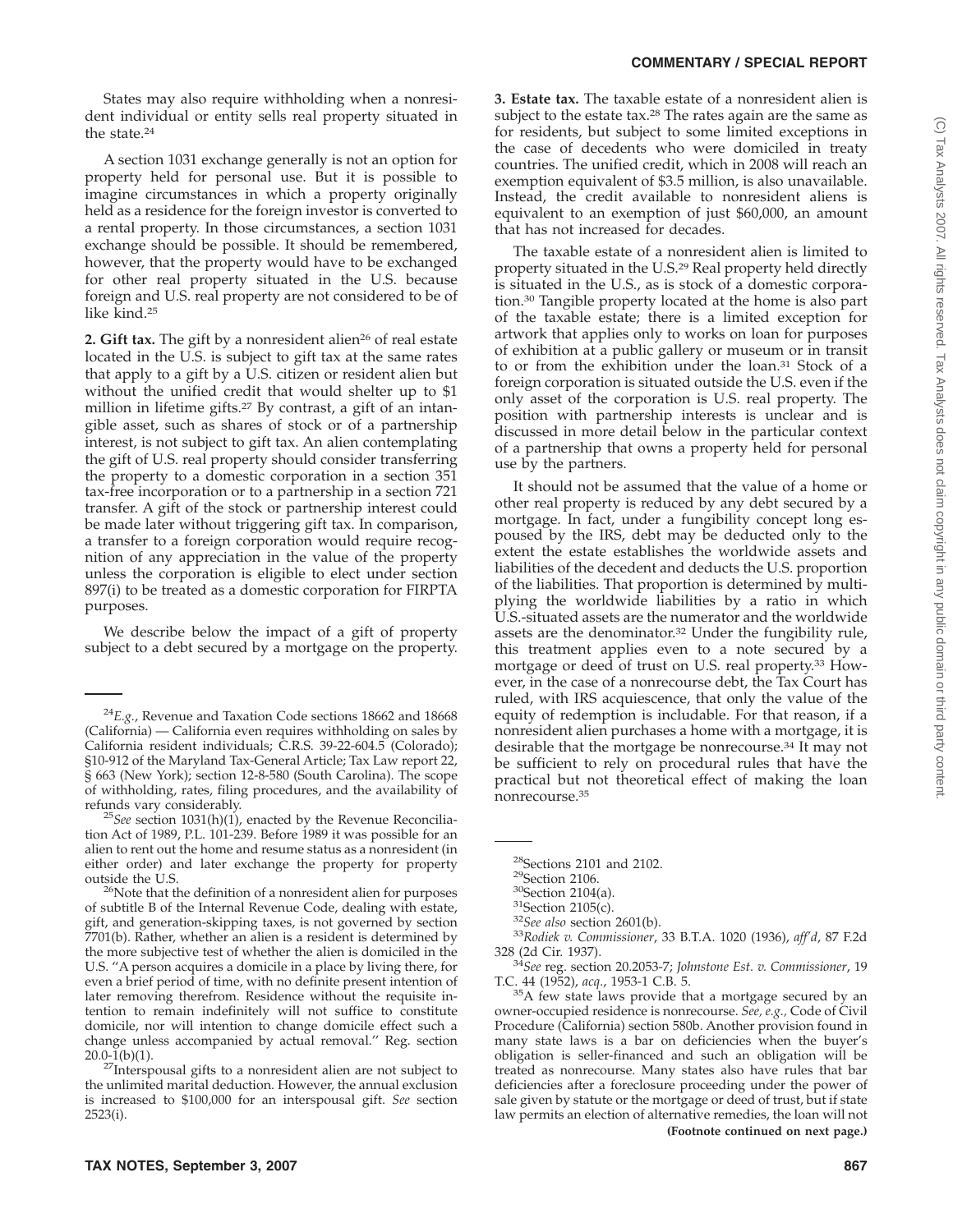## **E. Privacy**

**1. Ownership of property.** Legal title to real estate is generally a matter of public record in the U.S. Foreign investors, often to a greater extent than their domestic counterparts, are concerned about liability and privacy in relation to their ownership of U.S. residential real estate. Privacy is a particular concern for the very wealthy who do not want to have residential addresses made available through public land records readily accessible on the Internet.

Foreign investment nontax reporting rules may require some level of disclosure of ownership to the government. There are two sets of rules that may be relevant to home buyers. The first is the International Investment and Trade in Services Survey Act, administered by the Bureau of Economic Analysis (BEA) of the Department of Commerce.36 The foreign direct investment rules do not require disclosure to the government of ultimate beneficial owners of ''business enterprises'' engaged in foreign investment, and in any event the information is nonpublic and may be used by the government only for statistical purposes. The BEA requires a survey to be completed for any investment if the total assets of a newly acquired or established entity are more than \$3 million or the transaction involves the acquisition of 200 or more acres of U.S. land. It also requires quarterly and annual reports if the amount of investment exceeds \$30 million and a survey every five years when the minimum drops to \$10 million. The next such survey will cover 2007 and the forms will be required to be filed in 2008.

The second set of possibly relevant rules is the Agricultural Foreign Investment Disclosure Act, administered by the Farm Services Agency of the Department of Agriculture.37 The agricultural foreign investment rules would be relevant to a foreign home buyer who purchased a farm or ranch. Those rules pose a more serious obstacle to privacy because the reports are a matter of public record. Disclosure of beneficial ownership can be avoided only by having at least three tiers of entities between the ultimate owner and the property.

For most other purposes, privately held trusts and other entities offer some measure of protection from the inquisitive public. Trusts do not have to be registered in the U.S. The names of trustees may appear on real estate records; beneficial owners concerned about privacy should not act as trustees and should not include their own name as part of the name of their trust. In the case of corporations and limited liability companies, public registration is required. However, the names of the owners are not a matter of public record in most states, with New York being a notable exception. In the case of limited partnerships, public registration is required but only the name of the general partner must appear in the public records; whereas in the case of a general partnership, registration is not technically required but may be necessary as a practical matter, in which case at least one partner's name will become a matter of public record.

Finally, as a general matter, law enforcement authorities concerned with criminal investigations can usually determine the ownership of property or compel its disclosure.

**2. Filing tax returns.** Many nonresidents do not want to file U.S. income tax returns or have any contact at all with the U.S. tax system at the federal or state level. Of these, most do not want to file returns during the period of ownership and some object to filing returns even on sale of the property.

This antipathy to the U.S. tax system does not necessarily mean that the nonresidents do not wish to pay tax, but they would more gladly do so if it could be done anonymously, in the same way that they can invest in the U.S. securities markets largely without having to identify themselves to the U.S. tax authorities.

Our system of taxing real estate transfers, whether by sale or exchange or by gift or bequest, does not facilitate anonymity. Anonymity will come at a cost, most notably by requiring the use of some form of entity that cannot be fiscally transparent and therefore prevents the availability of preferential rates of capital gains tax.

The tax authorities, federal and to some extent state, have the power in some circumstances to require disclosure of the identities of the ultimate owners of real property. The scope of this power depends on the chosen structure; however, anyone who has filled in a Form 5472, ''Information Return of a 25 Percent Foreign-Owned U.S. Corporation or a Foreign Corporation Engaged in a U.S. Trade or Business (Under Sections 6038A and 6038C of the Internal Revenue Code),'' or answered question 5 of Schedule K of Form 1120 or question S of Form 1120-F likely has come across some disclosure requirements.

## **III. Structuring Alternatives**

In this part of the report, we consider the various ways a foreign person might structure the ownership of a residence. In particular, we look first at the simplest possible approach — direct ownership — and then at alternatives, including the use of corporate, partnership, and trust structures, and some possible combinations. The use of these structures for foreign investors is well known, and this report is not intended to be a detailed review of issues common to all foreign investment in U.S. real estate. We make mention of these issues but the focus is on how they play out in the case of real property held primarily for personal use.

## **A. Direct Ownership**

Fairly obviously, the simplest way for a foreign individual to acquire real property in the U.S. is to purchase it outright. That approach has the virtue of (comparative) simplicity. It is easy to understand. It avoids the cost of

be treated as nonrecourse for estate tax purposes even if the lender would be most likely to elect power of sale foreclosure.

<sup>&</sup>lt;sup>36</sup>International Investment and Trade in Services Survey Act, 22 U.S.C. 46, sections 3101-3108; regulations at 15 CFR Part 801. 37Agricultural Foreign Investment Disclosure Act, 7 U.S.C.

Chapter 66, sections 3501-3508; regulations at 7 CFR Part 781.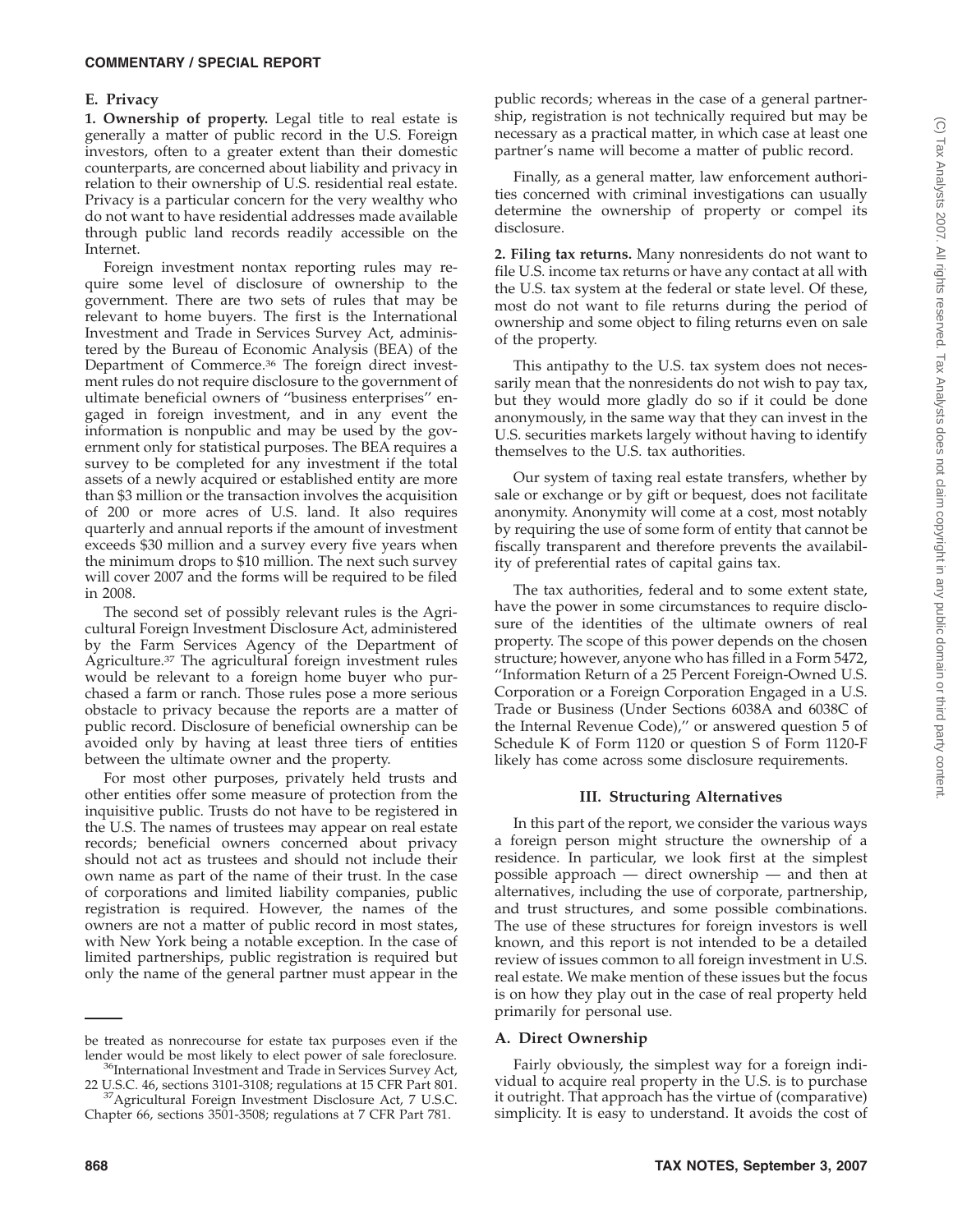establishing and maintaining a foreign blocker corporation. It eliminates imputed rental issues,<sup>38</sup> it assures long-term capital gains treatment on a sale more than one year after the purchase, and in some cases, it even permits the use of the principal residence exclusion under section 121. Gain for heirs who take the property on the owner's death may be eliminated, as the successors will obtain a step-up in basis.

The key disadvantages are the need to deal with privacy, which can be addressed relatively straightforwardly, the treatment of losses, and the estate tax.

**1. Privacy.** As noted earlier, legal title to real property is a matter of public record. When direct ownership of property is deemed desirable, privacy can nevertheless be improved through completely transparent vehicles, which largely replicate the tax, but not necessarily the nontax, results of direct ownership. To be fully effective, these devices must be put in place before the property is acquired.

**a. Single-member LLC.** A single-member domestic LLC would be disregarded as an entity separate from its owner for federal and state income tax purposes but would offer some limited liability protection and a significant level of privacy in most states. One notable exception is New York, where the names of the stakeholders in an LLC must be published for limited liability to exist.

LLCs are not cost-free, however. Apart from annual fees, some states, like California, have special taxes on LLCs. Moreover, they may create income tax and estate planning issues in the foreign owner's home country. Countries are split between those, like the United Kingdom, that for the purposes of their own tax treat U.S. LLCs as corporate bodies<sup>39</sup> and those, like France, that will conform their treatment of the LLC to the U.S. treatment.40 Further, an interest in an LLC is personal property, which means that its devolution may be governed primarily by the laws of the foreign owner's domicile, whereas devolution of real estate directly held would be governed by the law of the state in which it was located.

Some care needs to be exercised to avoid having the LLC be treated as a partnership. While there are advantages and disadvantages to partnership classification, as discussed below, none should come about through inadvertence. In particular, if the home is owned by more than one person, the owners should do so as joint owners, each choosing whether to do so through his own LLC. There is an exception in the case of a couple married under community property laws, under which the IRS allows the couple to choose whether the LLC should be treated as having one or more than one owner.<sup>41</sup>

**b. Grantor trust.** Another privacy alternative is the grantor trust. The simplest form of grantor trust would be a revocable living trust. The enactment of section 672(f) in 1996 narrowed the application of the grantor trust rules when the grantor is a foreign person. Nevertheless, a revocable trust will be a grantor trust during the owner's lifetime, even if the owner is a nonresident alien.42 An irrevocable trust can also qualify as a grantor trust under section 672(f) if the only beneficiaries that may receive distributions during the grantor's lifetime are the grantor or the grantor's spouse. However, that would limit the flexibility of the trustees to allow the use of the property to nondependent members of the grantor's family, as often occurs when the foreign owner has acquired the property for the use of adult children, particularly children attending college in the U.S. Both types of trusts lose their status as grantor trusts on the death of the grantor, even if a surviving spouse exists, although if the survivor was a grantor, the trust will remain a grantor trust regarding the survivor's share.

Normally, the trust will be formed under the law of the state where the property is located, but that will not always be the case. The foreign individual may own homes in more than one state but may wish to form only one trust. The choice of trust jurisdiction may also be influenced by regulatory considerations. Some foreign owners may wish to form the trust in a state that offers superior asset protection, longer perpetuity periods, or

<sup>&</sup>lt;sup>38</sup>There is no dispute that the owner of a residence derives no income from his enjoyment of the residence. Moreover, regarding the use of the residence by family members, the IRS has been warned off this area by the Supreme Court in *Dickman v. Commissioner*, 465 U.S. 330 (1984): ''It is not uncommon for parents to provide their adult children with such things as the use of cars or vacation cottages, simply on the basis of the family relationship. We assume that the focus of the Internal Revenue Service is not on such traditional familial matters."

<sup>&</sup>lt;sup>39</sup>See Her Majesty's Revenue and Customs DT 19853, *available at* http://www.hmrc.gov.uk/manuals/dtmanual/DT198- 53A.htm (viewed July 8, 2007). It may be noted that HMRC will not give credit to a U.K. member of an LLC for U.S. tax paid unless the U.K. member is a company under U.K. law holding at least 10 percent of the shares. To the best of the authors' knowledge, this interpretation has not been tested in the U.K.

courts. <sup>40</sup>*See* paragraph 2(b)(iv) of report 4 (Residence) of the France-U.S. income tax treaty, which treats partnerships and similar entities as passthrough entities qualifying for treaty benefits to the extent owned by a resident of one of the two treaty jurisdictions. The technical explanation prepared by the Treasury Department in 1994 in connection with the approval process by the Senate expressly states that an LLC is an entity that is similar to a partnership.

<sup>41</sup>*See* Rev. Proc. 2002-69, 2002-2 CB 831, *Doc 2002-22999, 2002 TNT 197-5*. The procedure applies to marriages governed by the community property laws not only of states but also of U.S. possessions and foreign countries. The concept of community property is recognized principally in continental Europe and in

<sup>&</sup>lt;sup>42</sup>Small Business Job Protection Act of 1996, section 1904(d)(2) (uncodified). Note that practitioners generally use the word ''revocable,'' which is also used in the caption to the statute, but the more precise formulation is that the grantor must have ''the power to revest absolutely in the grantor title to the trust property... exercisable solely by the grantor without the approval or consent of any other person or with the consent of a related or subordinate party who is subservient to the grantor.'' The expressions ''related or subordinate party'' and 'subservient to the grantor" are terms of art that are subject to statutory and regulatory definition and explanations. Section  $672(a)-(c)$ ; reg. section 1.672(a)-1, (b)-1, and (c)-1.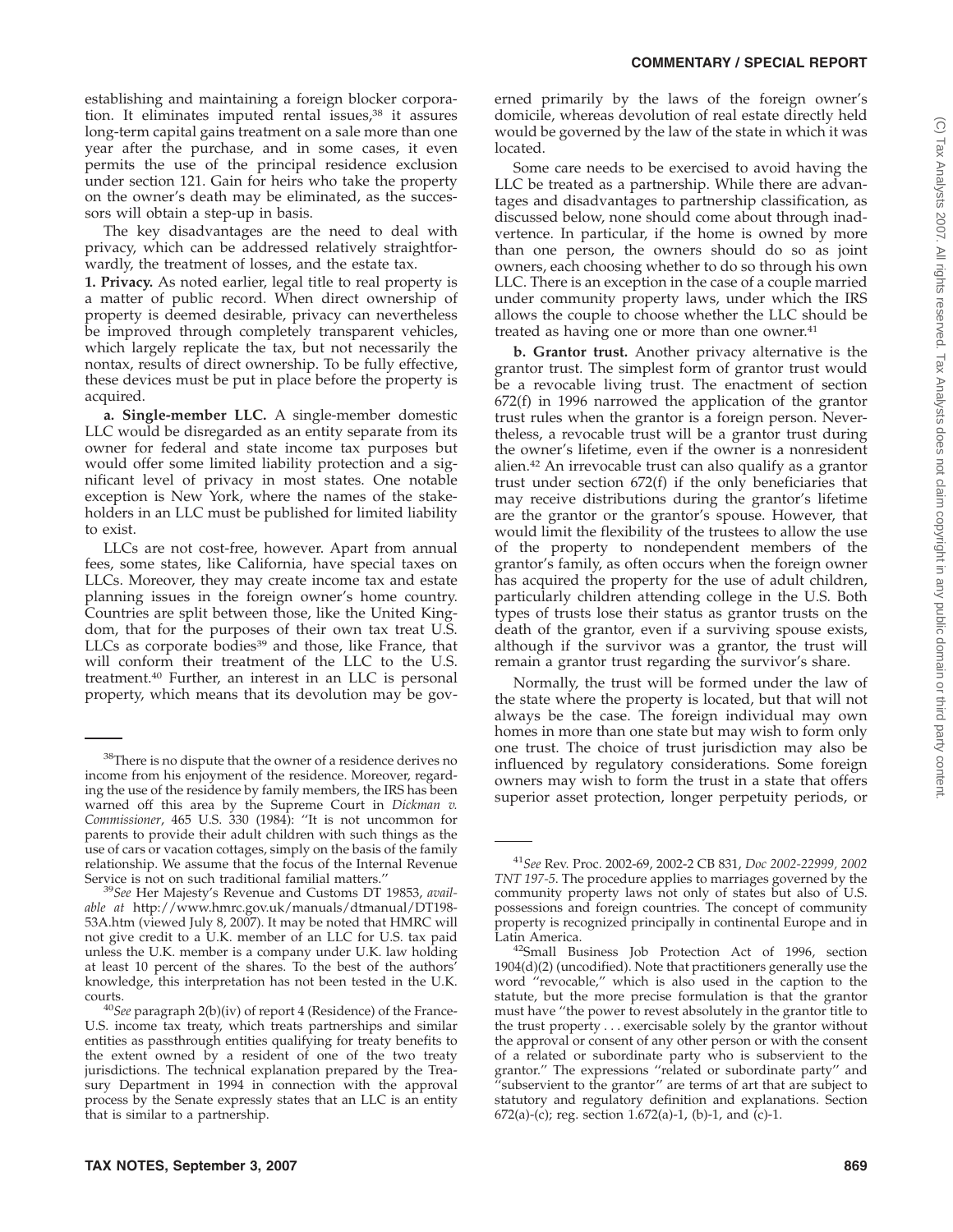the ability to form a private trust company. The trust can also be formed offshore, where trustee fees are typically lower than in the U.S., or in the foreign owner's home country. Consideration should also be given to the interaction of the trust with the overall estate plan and to the potential location of successor beneficiaries.

Foreign owners need to understand that a trust of which they are the trustees will not offer much privacy. Full privacy means having to select a trustee, with all the competing considerations (cost, flexibility, financial strength, and trustworthiness) involved in the use of institutional trustees, professional trustees, family members, and friends, or any combination. If the foreign owners start out as trustees, the same considerations will nevertheless affect the selection of successor trustees even if their only role is to distribute the property to the successor beneficiaries.

**2. Treatment of losses.** Although FIRPTA treats gain or loss from the sale of U.S. real property interests as effectively connected with a U.S. trade or business, it also provides that in the case of an individual, the loss will be taken into account only to the extent it is incurred in a trade or business or in a transaction entered into for profit, or if it qualifies as a casualty or theft loss.43 A home acquired for occupation by a foreign owner or members of his family will generally not qualify for deduction by an individual (or a trust), whereas losses may be available if property is held through a corporation. Even if the loss is allowed, typically that type of owner does not have effectively connected income against which the loss can be claimed to reduce tax.

**3. Estate tax.** The biggest tax issue relating to direct ownership, including ownership through one of the transparent vehicles described in the preceding paragraphs, is the exposure to the U.S. estate tax should the foreign owner die before selling the property. Perhaps the simplest way of addressing the liability is through life insurance, the proceeds of which will not be includable in the estate of a nonresident alien.<sup>44</sup> Term life insurance, in particular, is relatively inexpensive, especially compared with the costs of establishing and maintaining offshore corporate structures. Insurance may not always be available. Some U.S. life insurance companies do not offer competitive rates for nonresidents, but there is no requirement that the insurance company be based in the U.S. The amount of the insurance may have to be adjusted if property values increase. But in many cases this may be the easiest way to fund the payment of the estate tax.

A second way of dealing with the tax is to sell the property before death. The proceeds of sale of real property held for personal use held in a bank account at the time of death (even a U.S. bank account) will not be includable in a nonresident alien's gross estate for estate tax purposes. How easy or difficult this alternative may prove will depend on practical factors, such as the ability to anticipate death and the personal desires of an aging homeowner. Clearly, death from a lingering illness allows

for this type of planning, provided the individual is physically residing in other property outside the U.S. and is competent to sign a deed or to execute a power of attorney — death from an accident or a virulent illness does not. Further, it comes at a cost of recognizing gain on any sale, albeit at reduced rates.

A third planning device is to make sure that any loan is nonrecourse to the foreign owner so that the full amount of the loan is effectively deductible.<sup>45</sup>

Some care needs to be exercised with installment sales. If the buyer is a U.S. person, the installment debt owed by the buyer will have a U.S. situs for estate tax purposes.46 That can be avoided if the interest on the debt is structured as portfolio interest, which means that the debt should not be evidenced by a promissory note that is in negotiable form. Rather, the note should be in registered form within the meaning of the portfolio debt rules. Thus, it should not be payable ''to order'' and the foreign holder of the note should deliver an IRS Form W-8BEN to the buyer.47 The problem disappears if the obligor is not a U.S. resident.<sup>48</sup>

Finally, estate tax may be less of a consideration if the country of the owner's domicile provides for an estate tax that is imposed at higher marginal rates than in the U.S. and that allows a credit for the U.S. estate tax. Such a credit may be provided unilaterally under the laws of the country or it may be required by an estate tax treaty between the country of domicile and the U.S.

## **B. Ownership Through a Corporate Structure**

In many cases, foreign home buyers will be told that the simplest way to avoid estate and gift taxes is to have the property owned through a corporate structure, generally with a foreign corporation somewhere in the chain of ownership. That advice is not only simple but simplistic. But whether it is actually right depends on what the client's principal concerns are.

If we look at structuring the acquisition of a home in light of the big-picture issues described above, the use of a structure with a foreign corporation has only one clear tax advantage — that shares of such a corporation are indubitably not located in the U.S. for purposes of the estate tax.49 But the use of a corporation raises concerns with all the other issues, including the imputation of rental income, the potential for double taxation of income

 $43$ Sections 897(b) and 165(c).  $44$ Section 2105(a).

<sup>&</sup>lt;sup>45</sup>*See* note 35 *supra* and accompanying text.<br><sup>46</sup>*See* section 2104(c) (estate tax definition of location of debts) and section 7701(a)(30) (definition of U.S. person).

<sup>&</sup>lt;sup>47</sup>Section 871(h) and reg. section 1.871-14.  $48$ The definition of residence here is set out in section 865, not section 7701(b), and a U.S. citizen who resides abroad under that definition is a nonresident for these purposes.<br><sup>49</sup>Section 2104(a). However, the foreign taxpayer must re-

spect the corporate formalities or risk an assertion by the IRS that the corporation is a mere alter ego or agent of the taxpayer. Nonetheless, the prejudice of the U.S. tax law against disregarding the corporate form voluntarily chosen by the taxpayer is very strong, as most famously demonstrated in *Moline Properties v. Commissioner*, 319 U.S. 436 (1943) (corporation formed at urging of mortgage holder to hold real estate must be recognized as separate entity), and the innumerable cases that have cited it.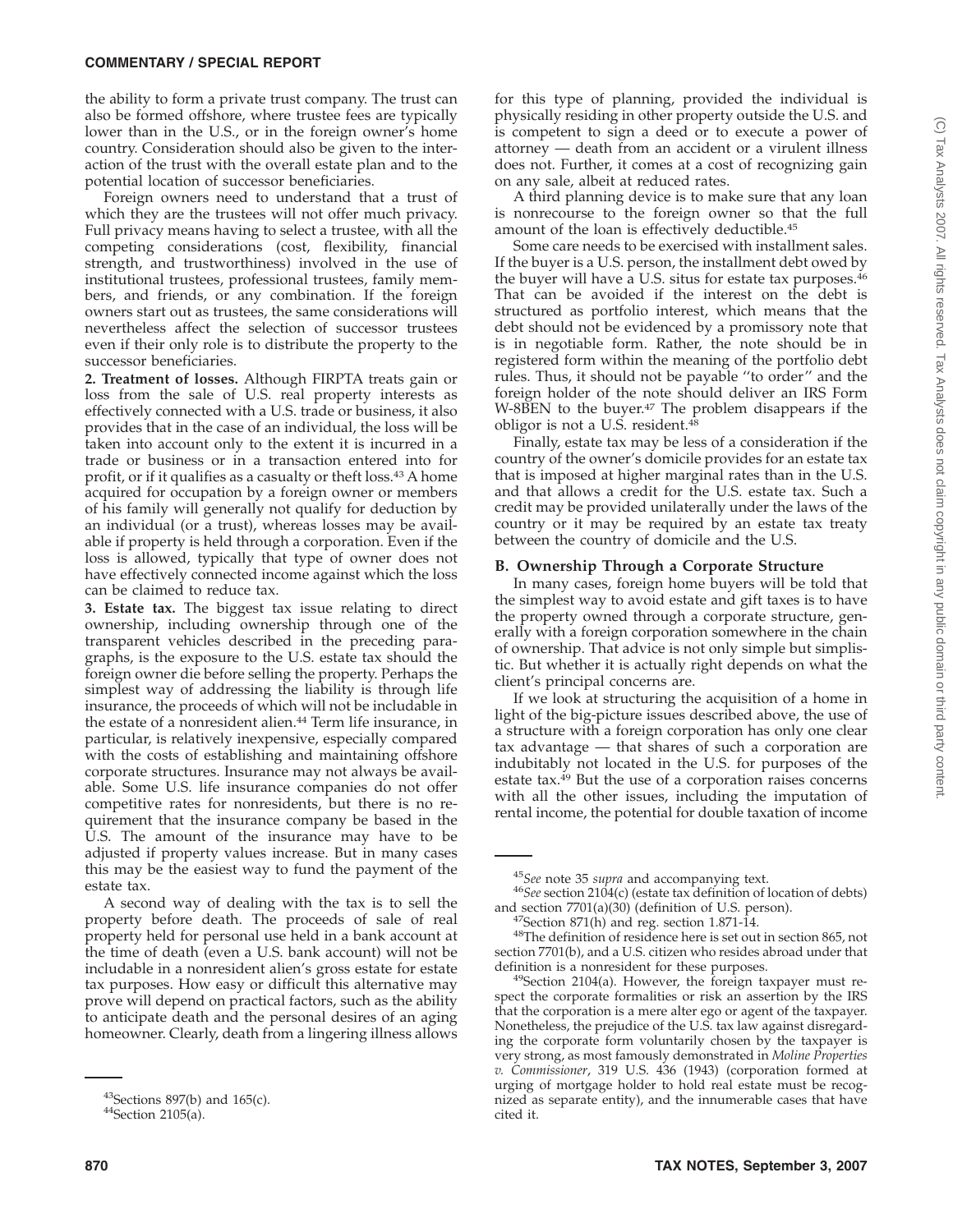and gain at corporate and perhaps shareholder levels, the loss of preferential rates on long-term capital gains, and the lack of a step-up in basis on death for the inside basis in the U.S. asset.

**1. Entity classification.** The U.S. entity classification rules must be applied to any foreign entity through which a home is acquired. This report does not review the entity classification regulations but any adviser must be thoroughly acquainted with them, especially in relation to foreign entities.50 Such entities will have a default classification and over 80 of them are classified as per se corporations. With the expansion of the European Union, not all per se entities are listed in the regulations.<sup>51</sup> In most cases, a foreign entity with limited liability for its members has a default classification as a corporation but is often an eligible entity that can elect to change its default classification.

As it happens, the regulatory list of per se corporations does not include entities established under most, but not all, of the traditional tax haven jurisdictions. Thus, all entities in the Bahamas, the British Virgin Islands, the Cayman Islands, the Channel Islands, and Malta can make an election to change status. Therefore, essentially every entity in such a jurisdiction is an eligible entity that can elect out of its default classification. In Cyprus and Gibraltar, public limited companies are listed as per se corporations, and in Panama the *sociedad anonima* is by default a corporation.

One other point on classification: The check-the-box regulations have a ''relevance rule'' that might act as a trap for the unwary. According to the regulations, a foreign eligible entity's classification is relevant when its classification affects the liability of any person for federal tax or information purposes. One can imagine circumstances in which it might be desirable to change the default classification of a foreign entity, only to discover that no person's liability for tax or information reporting would be affected by the classification. For example, suppose a foreign company holds title to a home. The payment of rent to the foreign company would be subject to withholding at a rate of 30 percent regardless of whether it was classified as a partnership or corporation, so the liability would not be affected. Nor would there be any requirement for the entity or any foreign owner to file a tax return.52

Making an election to treat the entity as other than its default classification would have an effect on the date of the election, but the election would cease to have effect five years later (that is, 60 months after relevance ceases) and classification would be determined either by default or by election on the first day classification again became

relevant.53 It's not clear how all this works if classification is not relevant until a particular event takes place, at which point classification becomes relevant going back before — in some cases long before — the event took place. For example, the death of a foreign owner with U.S. heirs may cause the classification to become relevant not just going forward but looking backward as well. Suppose the entity in question would be classified by default as a corporation. Would a check-the-box election to treat the entity as a partnership result in a deemed corporate liquidation or would it cause the entity to be treated as always having been a partnership? We pose these questions without answering them, but they have obvious practical consequences for planners.

**2. Imputed income.** Whether a corporation is domestic or foreign, we need to consider the possibility that the use of the home by the owner or his family will give rise to imputed income. The historic approach to a situation in which a corporation allows its controlling shareholder or his family to make personal use of corporate property has been to deny deductions to the corporation and to treat the excess of fair rental value over any actual rent as a constructive dividend.54

That treatment may not be much of a deterrent to foreign owners of a special purpose vehicle that owns the home in the U.S. A foreign owner may not be seeking deductions for expenses, which might only generate a loss that could not be used. A constructive distribution by a foreign corporation would not be taxed to the foreign owner. A constructive distribution by a domestic corporation would be taxed only if the corporation had earnings and profits — which it might well not. Otherwise, the distribution would simply result in a reduction in the foreign owner's basis in the shares in the domestic corporation — and that too may have no adverse impact if the corporation owned a single asset and was intended for liquidation following the ultimate sale of the property. In that case, the liquidation would be tax free under section 897(c), provided that sufficient notice is filed with the IRS so that an early termination will occur regarding its status as a U.S. real property holding corporation.55

Therefore, one may wonder whether the IRS would forgo the traditional approach or combine it with an

<sup>50</sup>Reg. section 301.7701-2 and -3. <sup>51</sup>*See* Notice 2007-10, *Doc 2006-25615, 2006 TNT 247-13*, which addresses the status of a Bulgarian *Aktsionemo Druzhestvo* as a per se corporation in advance of its inclusion in published

 $52$ However, an election to treat the entity as a partnership would be required if the foreign owner decided he wanted to elect to treat the rent as ECI under section 871(d).

<sup>&</sup>lt;sup>53</sup>Reg. section 301.7701-3(d)(3).<br><sup>54</sup>E.g., Transport Manufacturing & Equipment Company v. Com*missioner*, 434 F.2d 373 (8th Cir. 1970), *aff'g* T.C. Memo. 1964-190, involving use at less than fair market value of corporate-owned property by shareholder, officer, or related party; *Yarbrough Oldsmobile Cadillac Inc. et al. v. Commissioner*, T.C. Memo. 1995- 538, *Doc 95-10350, 95 TNT 222-35*; *Nicholls, North, Buse Co. v. Commissioner*, 56 T.C. 1225 (1971); *Offshore Operations Trust v. Commissioner*, T.C. Memo. 1973-212; *Joyce Ann Cirelli et al., v. Commissioner*, 82 T.C. 335 (1984), in which the court held that a yacht owned by a partnership was in reality owned by a corporation whose shareholders used it for personal purposes; the court applied the traditional approach and pointed out (with several citations) that ''a distribution need not be to a shareholder to be taxable as a constructive dividend; the distribution need only be for the shareholder's benefit''; *but see Sparks Farm,*

*Inc. v. Commissioner*, T.C. Memo. 1988-492.<br><sup>55</sup>Reg. section 1.897-2(f)(2) and (h).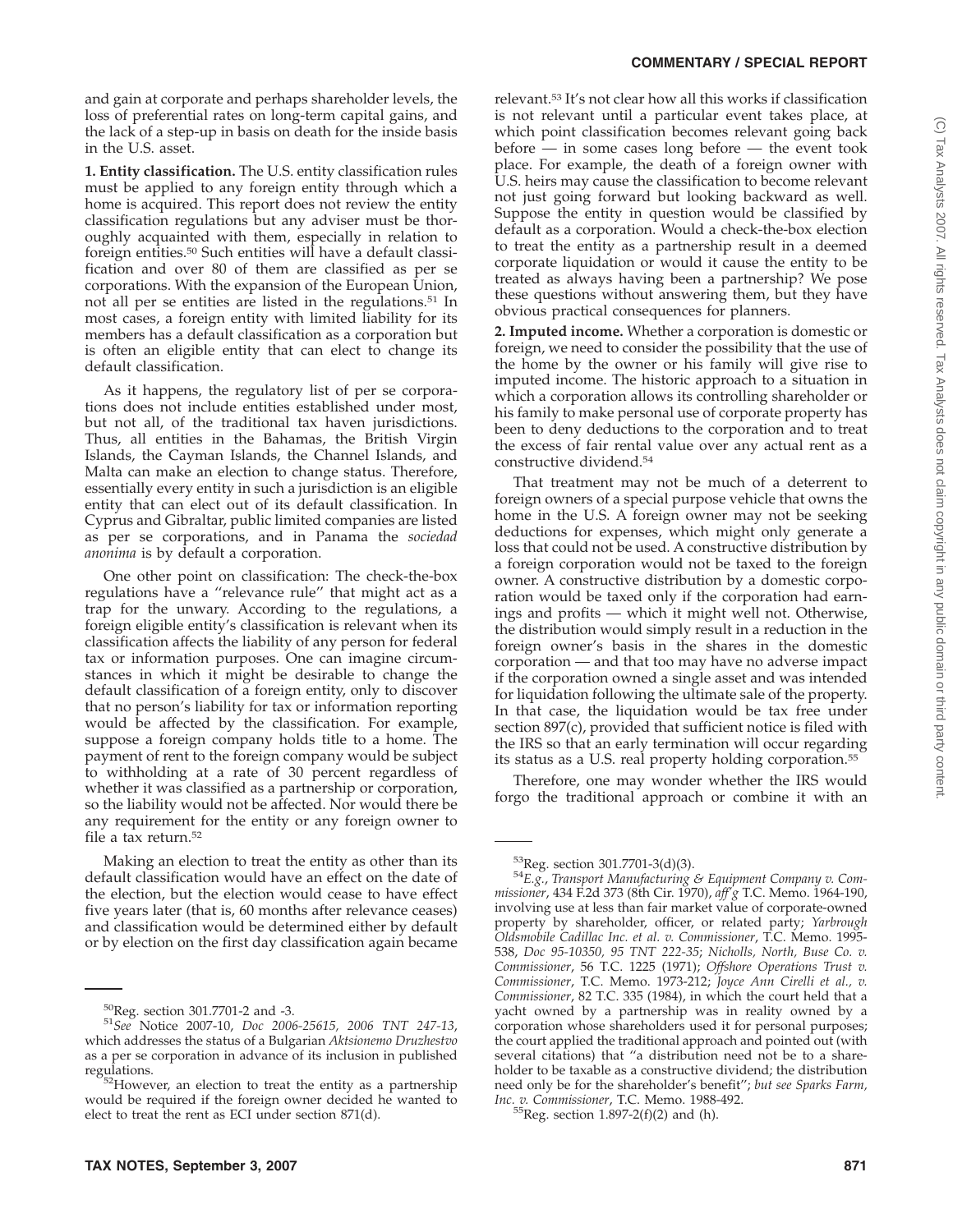attack based on the imputation of rental income to the corporation based on the transfer pricing rules of section 482. Section 482 provides, in pertinent part:

In any case of two or more organizations, trades, or businesses (whether or not incorporated, whether or not organized in the U.S., and whether or not affiliated) owned or controlled directly or indirectly by the same interests, the Secretary [that is, the Commissioner of Internal Revenue] may distribute, apportion, or allocate gross income, deductions, credits, or allowances between or among such organizations, trades, or businesses, if he determines that such distribution, apportionment, or allocation is necessary in order to prevent evasion of taxes or clearly to reflect the income of any of such organizations, trades, or businesses.

Section 482 is not so felicitously worded that it is immediately clear that it would apply to a transaction between a corporation and its shareholder that involves the use of corporate property for personal use rent-free or at belowmarket rents.<sup>56</sup>

If, however, section 482 were applied to the use of corporate property by a shareholder, the result would be the imputation of rental income to the corporation. The law is clear that section 482 can create a payment of income between the parties and is not limited to allocating actual income.57 In those circumstances, the income would be taxable and it would seem inappropriate to use the traditional approach to disallow expenses incurred by the corporation.58 However, if the corporation failed to file a tax return in a timely fashion, as defined, income tax regulations would disallow deductions as a matter of course.59

**3. Structuring alternatives.** Assuming the taxpayer avoids the hazards of the entity classification regulations, there are two principal ways of structuring the acquisition of a home by using a corporation. These are:

- direct ownership of the home through a foreign corporation; and
- ownership of the home through a domestic corporation, which in turn may be owned by a foreign corporation, a trust, or an individual.

**a. Ownership through a foreign corporation.** As noted earlier, ownership of a home through a foreign corporation eliminates any exposure to the estate tax. Moreover, from a compliance point of view, it enables the foreign individual to avoid almost all contact with the U.S. tax system, not an insignificant concern in the case of many high-net-worth individuals. As previously mentioned, there will be some identification of the individual in the corporation's tax return on Form 1120F, ''U.S. Income Tax Return of a Foreign Corporation,'' as a more than 50 percent owner $60$  and as an ultimate 25 percent foreign shareholder on Form 5472, ''Information Return of a 25 Percent Foreign-Owned U.S. Corporation or a Foreign Corporation Engaged in a U.S. Trade or Business (Under Section 6038A and 6038C of the Internal Revenue Code).''61 However, that identification does not mandate the issuance of a TIN for the individual.

In doing so, however, the foreign owner incurs a long list of other tax disadvantages. Those include loss of the long-term capital gains preference, which applies only to individuals and nongrantor trusts; possible double taxation62 of income and gains of the corporation, to the extent the income and gains are, or are treated as, effectively connected with a U.S. trade or business; having to deal with the imputed rental income issue; and loss of step-up in basis of the real property on death of the foreign owner. Also, any U.S. heirs of the foreign owner will inherit shares in an entity that will either become a controlled foreign corporation, if one or more U.S. heirs own 10 percent or more of the voting shares and those 10-percent-plus owners together are in the majority, or a passive foreign investment company, if either such condition is not met for some or all of the beneficiaries.63 As we will see, this can be a cursed inheritance.

As noted earlier, foreign taxpayers are occasionally advised that they do not have to pay U.S. tax on the sale of their stock in a foreign corporation. While that is technically true because stock in a foreign corporation is not a U.S. real property interest,<sup>64</sup> the use of a foreign corporation rarely achieves the goal of avoiding the cost of taxation on sale of U.S. real property. The issues here are generic for foreign investors in U.S. real property but they are particularly acute when the property is a home, given the nature of the potential buyers of residential property. Even if one could find a buyer of a home willing to risk dealing with the unknown, and in some cases the unknowable, risk of liabilities of a privately held foreign corporation, a well-advised buyer will realize that purchase of the foreign corporate stock will not result in a step-up in basis in the underlying real property. That typically results in a requested discount to cover the assumption of the tax cost of the seller that arises from a carryover inside basis for the property. Moreover, it is hard to imagine a U.S. buyer interested in acquiring a home by acquiring stock in a foreign corporation, for reasons explained later in this report.

<sup>56</sup>*See, e.g., Sparks Farm, Inc. v. Commissioner*, T.C. Memo. 1988-492, in which the unique facts of the case apparently precluded section 482 from applying. The breadth of the hold-<br>ing<sub>L</sub> however, is open to debate.

<sup>&</sup>lt;sup>57</sup>See reg. section 1.482-1(f)(2)(i).<br><sup>58</sup>Section 482 cannot, in general, be invoked by the taxpayer. However, reg. section 1.482-1(a)(3) provides that ''if necessary to reflect an arm's length result, a controlled taxpayer may report on a timely filed U.S. income tax return (including extensions) the results of its controlled transactions based upon prices

different from those actually charged."<br> $^{59}$ Reg. section 1.882-4(a)(3). These regulations were held invalid in *Swallows Holding Limited v. Commissioner*, 126 T.C. No. 6, *Doc 2006-1541, 2006 TNT 18-10* (2006).

<sup>&</sup>lt;sup>60</sup>Question S on Form 1120F.<br><sup>61</sup>Line 4a of Form 5472.<br><sup>62</sup>Corporate income tax under section 882 and BPT under

section 884.<br><sup>63</sup>Section 957(a) (definition of CFC); section 1297 (definition of PFIC).<br> $64$ Section 897(c).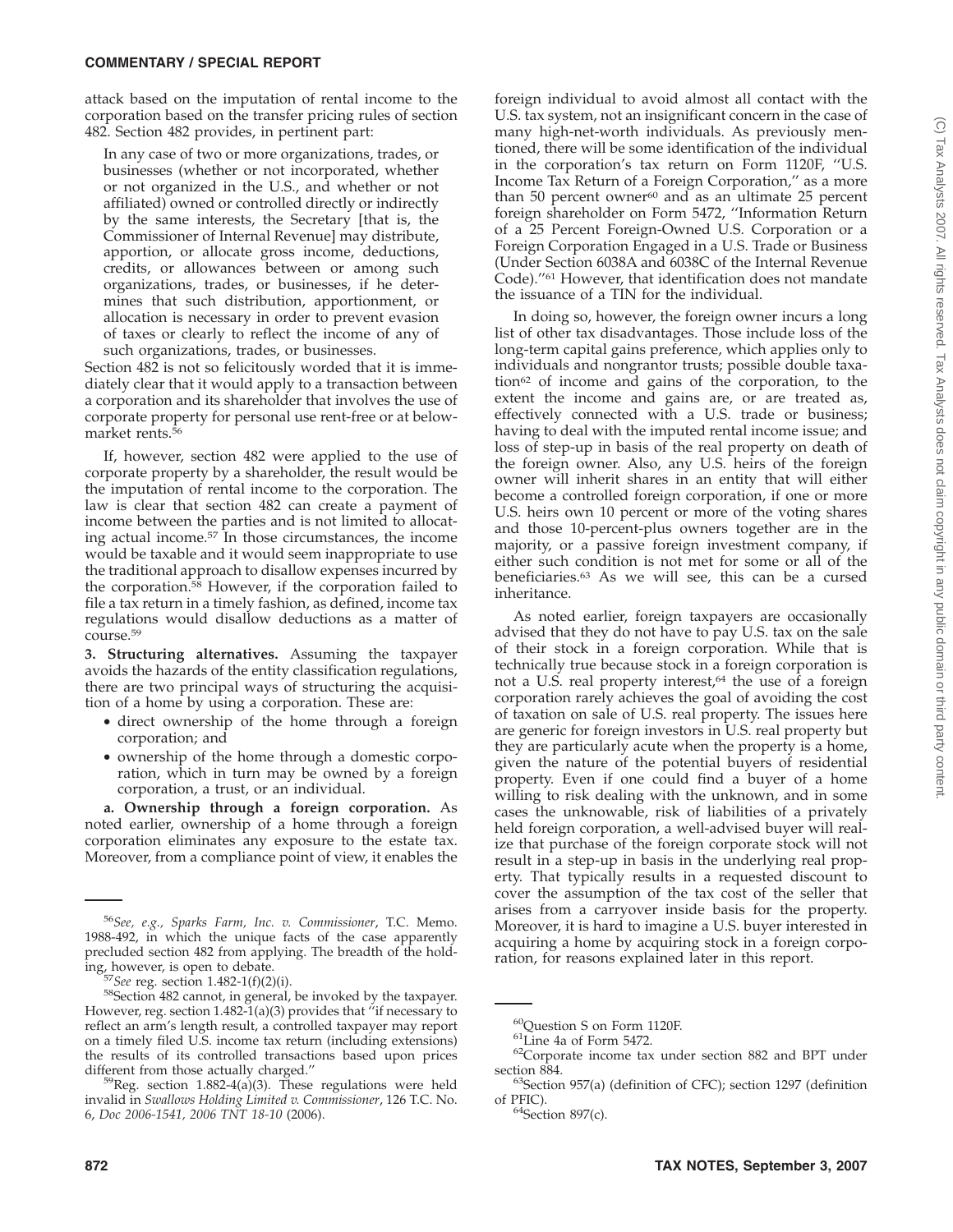The cost of losing the CGT preference available to individuals can be made worse by the branch profits tax. The branch profits tax is imposed on a foreign corporation on the ''dividend equivalent amount,'' which is defined as the E&P arising from effectively connected taxable income for the year, which would include gain from the sale of any U.S. real property, increased by any reduction (or reduced by any increase) in the corporation's U.S. net equity. U.S. net equity in turn is a function of U.S. assets and liabilities.65 The rate of tax is 30 percent, the same as the rate of withholding tax on dividends paid by a domestic corporation, and it is subject to reduction by treaty.<sup>66</sup>

As a practical matter, the foreign corporation will not be subject to the branch profits tax if, following sale of a home, all of the proceeds are reinvested in ''U.S. assets.'' That might not include the purchase of a new home, unless the home somehow produces ECI. U.S. assets are defined as ''the money and aggregate adjusted bases of property of the foreign corporation treated as connected with the conduct of a trade or business in the U.S.'' under applicable regulations. The regulations provide that property would be treated as a U.S. asset if income from the asset is ECI (or would be if the asset produced income on the date for determining the amount of U.S. assets) *and* gain on sale would be treated as effectively connected. The problem is the first part of this requirement because rental income may or may not be trade or business income that is effectively connected.67 The second part is not a problem because section 897(a) treats all gains from sale or exchange of U.S. real property interests as effectively connected.

If less than all of the proceeds are reinvested, either because the foreign corporation trades down or because it finances its next purchase with more debt, branch profits tax will be payable. In any event, if sales proceeds are used to pay taxes, the nonresident alien shareholder of the foreign corporation will be required to invest additional amounts in the corporation to cover the corporate income taxes — otherwise, there will be a shortfall in the amount that is reinvested.

A foreign corporation will not be subject to the BPT for the tax year in which it completely terminates all of its U.S. trade or business.<sup>68</sup> The foreign corporation must meet several conditions, including either having no U.S. assets or having adopted an ''irrevocable resolution'' by the shareholders to completely liquidate and dissolve, in which case the corporation's U.S. assets must have been distributed, used to pay liabilities, or ceased to be U.S. assets. There is also a prohibition on reinvesting the former U.S. assets in new U.S. assets, directly or indirectly, for three years following the close of the year of the sale. This rule is the equivalent to a liquidationreincorporation rule and is exceptionally harsh (as well as bad policy that discourages investment in the U.S.). It requires a taxpayer to ring-fence the sales proceeds and to keep them in an identified investment outside the U.S. The statute of limitations is extended to six years to allow the IRS to monitor reinvestment.

The consequences appear less severe for a foreign shareholder when the foreign shareholder makes personal use of a home owned by a corporation when the corporation is foreign. As noted earlier, the double tax exposure is captured at the level of the foreign corporation in the form of corporate income taxes and BPTs. The real tax risk comes when the foreign corporation wishes to sell the property and is faced with a potential basis reduction because the property is depreciable from its inception yet the corporation may not have filed tax returns over the years in which losses have been established. As a result, a maximum tax determination letter from the IRS may not be realistically available and a full 10 percent withholding tax may be due at the time of sale.

**b. Ownership through a domestic corporation.** When a domestic corporation is used to acquire the home, several of the big-picture issues we have described will play out differently.

The domestic corporation will be subject to federal income tax on any future capital gain at up to 34 percent or, in truly unusual circumstances, 35 percent, as well as any state income tax. Because the corporation will be presumed to be engaged in business, it can usually deduct its expenses, including interest, taxes, and the costs of maintenance, repair, and insurance, as well as other corporate costs such as accounting and tax preparation fees. However, if the shareholders make personal use of the home without paying a reasonable rent, those expenses may be disallowed in accordance with the case law described above.<sup>69</sup>

On sale of the property, the foreign owner will presumably want to have access to the proceeds of the sale. Any distribution of the proceeds other than in liquidation of the corporation will be a dividend to the extent of the

<sup>&</sup>lt;sup>65</sup>Section 884(a).<br><sup>66</sup>Section 884(e); reg. section 1.884-1(g). The U.S. has renegotiated many of its treaties to allow imposition of the BPT at the direct investment dividend rate. That rate was usually 5 percent or 10 percent; the 5 percent rate remains the official starting point in the current version of the U.S. model income tax treaty (U.S. Treasury Department, U.S. model income tax convention of Nov. 15, 2006, art. 10, para. 2) but several recent U.S. treaties now provide for a 0 percent rate, beginning with the United Kingdom (2001 treaty) and Australia (2001 protocol). Note that the zero rate may not apply if the shares of the corporation have been recently acquired. Each treaty must be checked for this

point. <sup>67</sup>*See* reg. section 1.884-1(d)(1), discussed in Isenbergh, *Foundations of U.S. International Taxation*, Tax Management Portfolio 900-1st, II.F.2.c.(1), which refers to the conjunctive requirement of the regulation. Presumably, if the home were rented out (including to the owner of the foreign corporation), the foreign corporation made an election under section 882(d) (election to treat real property income as effectively connected).

<sup>&</sup>lt;sup>68</sup>This concession has no basis in the language of the statute but is provided by temp. reg. section 1.884-2T, apparently to provide equivalent treatment to the tax-free treatment of a foreign shareholder on liquidation of a domestic corporation the shares in which are not U.S. real property interests. It is authorized by section 884(g), a general grant of authority to issue regulations that carry out the purpose of the statutory provision. <sup>69</sup>*See* note 56, *supra*.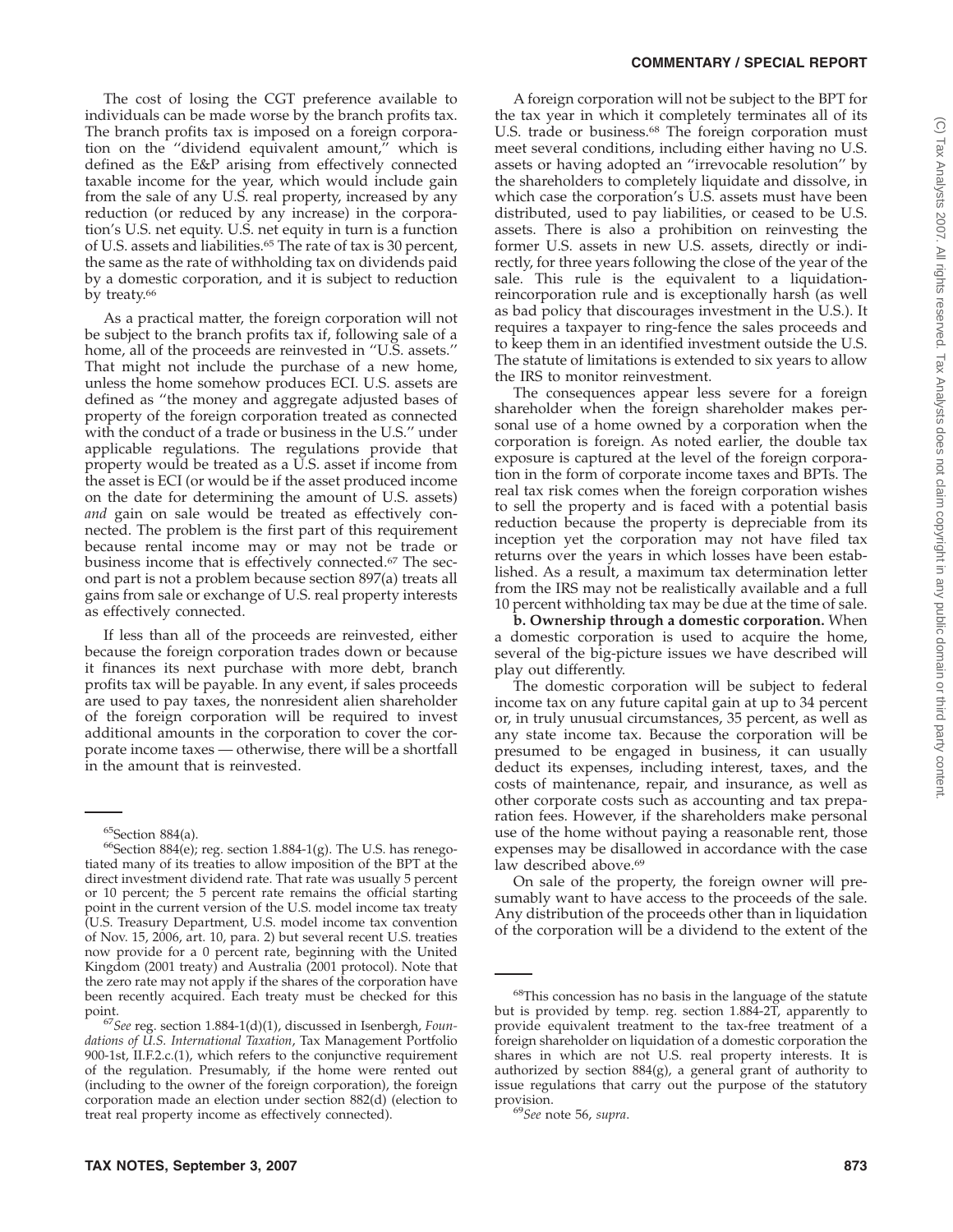corporation's E&P and therefore subject to tax at a flat rate of 30 percent or a lower treaty rate. Moreover, the entire amount of the distribution will be subject to withholding, even if less than all of the distribution is a dividend, although the corporation would have the right to withhold less based on a reasonable projection of its E&P at the end of the tax year.<sup>70</sup>

To avoid dividend treatment, the foreign shareholder can cause the domestic corporation to be liquidated. However, the shareholder should not do this unless the corporation has purged itself of all U.S. real property interests; otherwise, the shareholder may have to recognize gain inherent in the shares of stock of the corporation.71 Generally that is not a problem if the corporation is a single-asset vehicle for the ownership of just one house and the house has been sold. However, if the corporation holds an installment note from the buyer, the note will be a U.S. real property interest (USRPI). The corporation must therefore either dispose of the note by collection or sale or it will have to make an election out of installment sale under section 453(d), thereby accelerating gain recognition by the corporation but also removing the USRPI status of the note. As mentioned earlier, those planning opportunities exist only if the corporation notifies the IRS of the early termination of its status as a U.S. real property holding corporation.<sup>72</sup>

A gift of stock in a domestic corporation is not subject to gift tax because of the rule that only gifts of tangible personal property and real property located in the U.S. are taxable to a nonresident alien donor.73

The consequences of the death of the foreign owner depend on the structure of the ownership of the domestic corporation. If the corporation is owned directly by the foreign owner, the taxable estate will include the shares and the estate will be subject to estate tax regarding those shares on the owner's death. That's because stock in a domestic corporation has a U.S. situs for estate tax purposes.74 If the domestic corporation is owned by a trust, the consequences will depend on whether any of section 2036 ("Transfers With Retained Life Estate"), section 2038 (''Revocable Transfers''), or section 2041 (''Powers of Appointment'') applies to the foreign decedent.75 If any of those sections applies, the value of the stock in the domestic corporation will be includable in the estate of the foreign owner; otherwise, there will be no estate tax, except in unusual circumstances, possibly when the foreign corporation is treated during the individual's lifetime as an alter ego. These three provisions that cause property owned by a trust to be included in a

taxable estate may be thought of as the estate tax counterpart to the grantor trust rules and we refer to them collectively as the ''retained interest'' rules.

Stock in the domestic corporation will be stepped up on death of a foreign owner who held the stock directly or through a trust governed by the retained interest rules, but the basis in the underlying property will not be stepped up.76 If the trust is not governed by any of the retained interest rules, there will be no step-up in the basis of the shares at the time of death of the settlor.

If the domestic corporation is owned by a foreign corporation, no estate tax will be due. Any step-up will occur only at the level of the stock in the foreign corporation but not at any lower tier. Once again, if the stock was held by a trust governed by any of the retained interest rules, no step-up will occur at any level.

#### **C. Ownership Through a Partnership**

The foreign individual could form a partnership or an entity classified for federal tax purposes as a partnership to acquire and hold the home. The check-the-box regulations<sup>77</sup> have changed the rules of the game here. The traditional definition of a partnership was set out in the regulations under section 761 and included ''a syndicate, group, pool, joint venture, or other unincorporated organization through or by means of which any business, financial operation, or venture is carried on. The term 'partnership' is broader in scope than the common law meaning of partnership, and may include groups not commonly called partnerships.... A joint undertaking merely to share expenses is not a partnership.''78

However, beginning in 1997, the definition of a partnership for all purposes of the Internal Revenue Code has been set out in the check-the-box regulations. Those regulations provide that a partnership is a business entity that is not treated as an association (corporation) or a trust, and a business entity is any entity recognized for federal tax purposes (including a disregarded entity) that is not properly classified as a trust or otherwise subject to

<sup>&</sup>lt;sup>70</sup>Reg. section 1.1441-3(c)(2)(i)(C).<br><sup>71</sup>*See* section 897(c).<br><sup>72</sup>*See* note 57.<br><sup>73</sup>Section 2511(a). Note that the tax would apply if the donor was subject to section 877(b) during the year the gift was made. *See* section 2501(a)(2). Section 877(b) applies to both citizens and long-term green card holders who gave up their citizenship and met specific financial and filing tests.

<sup>&</sup>lt;sup>74</sup>Section 2104(a). <sup>74</sup>Section 2104(a). <sup>75</sup>These provisions are the estate tax counterparts to the grantor trust provisions of subchapter J, Part E (sections 671- 679).

<sup>&</sup>lt;sup>76</sup>There is a tendency on the part of taxpayers and the IRS (depending on whose interest it serves) to value stock in a single-asset corporation as being identical to the value of the underlying real property. That is not the case in many ways. Among the differences is the fact that the value of the stock will be reduced by any liabilities — the full amount of any mortgage, whether recourse or nonrecourse. The courts and, grudgingly, the IRS may accept discount for some or all of the capital gains tax that would be payable on the sale of the property. A discount will also be appropriate for marketability, which will reflect both the fact that the stock is not listed and the natural concern of any buyer about buying stock in a privately held corporation rather than the underlying asset. Minority or reduced interest discounts may also apply if, for example, a decedent held less than all of the shares, as will occur if a husband and wife each owns exactly 50 percent of the shares of the corporation.

exactly 50 percent of the shares of the corporation. 77T.D. 8697, 61 *Fed. Reg.* 66584-66593, *Doc 96-32369, 96 TNT*

*<sup>245-1</sup>* (Dec. 18, 1996). 78Reg. section 1.761-1, T.D. 6500, 25 *Fed. Reg.* 11814, Nov. 26, 1960, *amended by* T.D. 7208, 37 *Fed. Reg.* 20686, Oct. 3, 1972, before amendment by T.D. 8697, *supra* note 76, in 1996.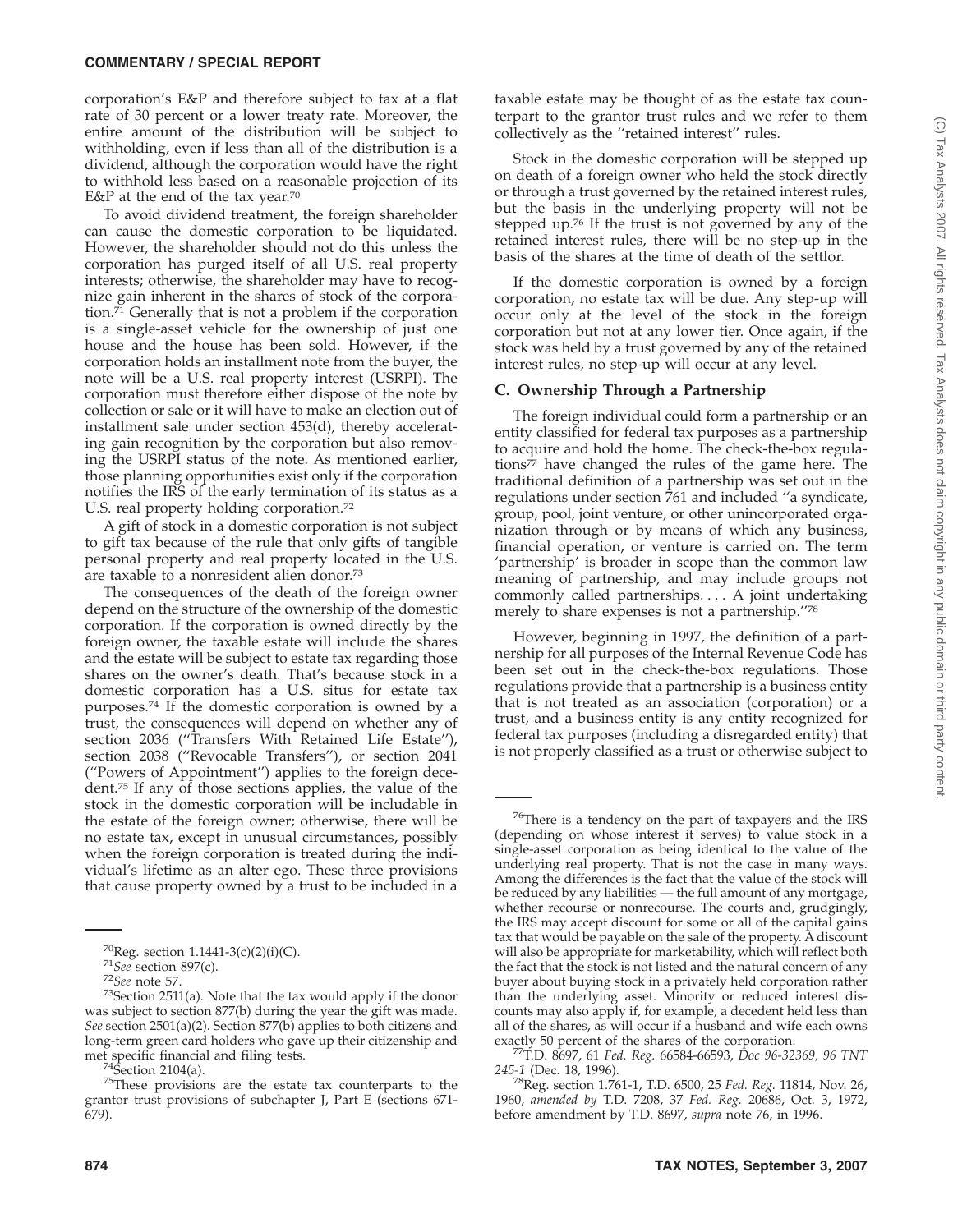special treatment under the code. There no longer appears to be a requirement that the partnership be formed for profit.

So what are the consequences to our foreign home buyer of using a partnership, or an entity classified as a partnership, to purchase the property?

#### **1. Income tax.**

**a. Contribution.** If the nonresident alien acquires the property and transfers it to the partnership in exchange for a partnership interest or as a contribution to the partnership, the transfer is a realization event but entitled to nonrecognition under the domestic tax law,79 and that treatment is not overridden by FIRPTA rules relating to nonrecognition. However, to avoid FIRPTA withholding, the alien or the partnership must provide notice to the IRS of the transaction afforded nonrecognition treatment.

**b. Imputed rental income.** If a partner, foreign or domestic, is permitted to use the home free of rent or at a below-market rental, the question arises whether the partnership will have imputed rental income.

It's easier to see how rental income might be imputed between a corporation and its shareholders rather than between a partnership and its partners. As discussed elsewhere in this report, corporations and shareholders are separate taxpayers and a corporation is assumed to be engaged in business. But there is something intuitively odd about treating a partner as paying rent to a partnership for use of partnership property when that same income will be allocated right back to the partner. And that oddity is reinforced in the post-check-the-box world by the fact that a partnership formed solely to hold property for the personal use of its partners cannot really be said to be engaged in a business. When, however, a second partner holds more than a de minimis interest in the partnership, the oddity is diminished.

In any event, section 707(a)(1) explicitly recognizes the idea of partnerships entering into transactions with partners not acting in their capacity as partners. This concept is frequently encountered in transactions in which a partner lends money or leases or licenses property to a partnership for which the partnership pays interest, rent, or royalties. But there is nothing in section 707 that makes it a one-way street in which partners provide assets to the partnership. It could arguably be interpreted as applying to a transaction in which a partnership as owner of property allows the property to be used by a partner as tenant or licensee.

The question is then directed to the authority for imputing income in those circumstances. The most obvious possibility is section 482.

Whether section 482 covers a partner's rent-free use of partnership property requires us to consider whether the transaction involves ''organizations, trades, or businesses'' on both sides of the transaction. Fairly obviously, a partnership is an organization. But is the partner an "organization, trade, or business"? Section 482 is often thought of as having a very broad reach, but it seems doubtful that it reaches quite as far as an individual not

actually engaged in a trade or business who does no more than make personal rent-free use of partnership property.

We have been unable to find any direct authority on this point in the partnership context. Some courts have given a broad meaning to the term ''organization, trade or business" so that, for example, it includes employees.<sup>80</sup> Others have adopted a more limited approach.<sup>81</sup>

The closest case would seem to be *Dolese*, a case involving an individual, his wholly owned corporation, and a partnership in which the individual and the corporation were partners. To facilitate a subsequent tax-efficient sale and charitable gift of the property, the partnership made a distribution of partnership property to the partners that was not proportionate to their partnership interests. The taxpayer argued that section 482 could not apply to a partnership and one of its partners because they are not separate taxpaying entities. The Tenth Circuit ruled that the taxpayer did have a trade or business as a corporate executive and that the transaction was related to that trade or business.

It has to be said that the court's reasoning is a little strained. Moreover, somewhat gratuitously, the court added:

The fact that no prior case has addressed the application of § 482 to the distribution of income and deductions from a partnership to an individual and the individual's wholly-owned corporation does not persuade us that application of the section is precluded. Cases addressing the dual business requirement have held that the terms ''trade,'' "business," and "organization" are to be broadly construed. *Wilson v. United States*, 530 F.2d 772, 777 (8th Cir. 1976). See also *Keller*, 77 T.C. at 1022. Furthermore, § 482 gives the Commissioner broad discretion to place a controlled taxpayer in the same position as an uncontrolled taxpayer. *Foster*, 756 F.2d at 1432; *Peck*, 752 F.2d at 472. Expansive construction of the terms comports with the Commissioner's broad discretionary power. We therefore conclude the tax court's application of the dual business requirement was not contrary to law.

The authors have not reached a consensus on what would happen in a case, more straightforward than the facts of *Dolese*, of a partner making personal use of partnership property such as a residence. If the tax adviser making the determination deals with a broad spectrum of cross-border tax issues facing individuals, there may be a greater likelihood to argue that section 482 should not be applicable in the absence of two businesses. These advisers may find section 7872 instructive as it relates to loans that bear rates of interest that are

<sup>79</sup>Section 721.

<sup>80</sup>*See*, *e.g., Ach v. Commissioner,* 42 T.C. 114 (1964), *aff'd,* 358 F.2d 342 (6th Cir. 1965), *cert. denied*, 385 U.S. 899 (1966); *Dolese v. Commissioner*, 811 F.2d 543 (10th Cir. 1987). *See also Powers v. Commissioner.*, T.C. Memo. 1982-567, *aff'd,* 724 F.2d 64, 66 (7th

Cir. 1983), involving the lease of property. <sup>81</sup>*See*, *e.g., Foglesong v. Commissioner*, 35 T.C.M. 1303 (1976), *rev'd and remanded*, 621 F.2d 865 (7th Cir. 1980), *on remand*, 77 T.C. 1102 (1981), *rev'd*, 691 F.2d 848 (7th Cir. 1982).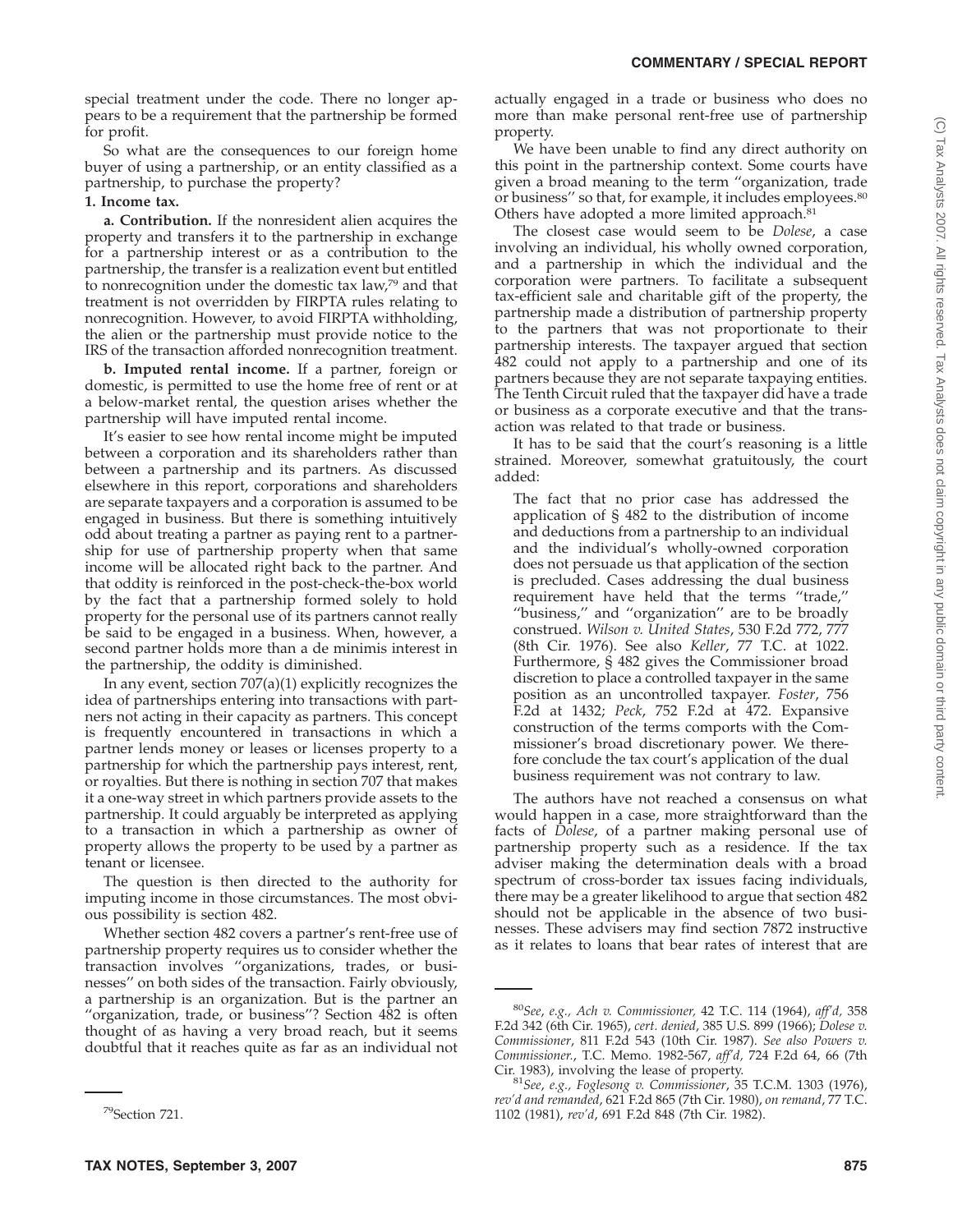below market. The transfer pricing regulations contain rules for an arm's-length interest rate. Presumably, those rules should apply under the theory that a loan between related parties should be subject to section 482 as much as a rental. Presumably, too, section 482 is inapplicable, which is the reason that section 7872 was enacted. Reasoning by analogy, it certainly can be argued that below-market rentals between related parties in the nonbusiness context should be removed from section 482 and in the absence of a provision comparable to section 7872 should be immune from adjustment. The validity of that argument awaits the next case.

On the other hand, if the tax adviser's practice concentrates on transfer pricing issues, the likelihood is that he — as well as the IRS — will argue that section 482 permeates every nook and cranny of tax law. These advisers would look to *B. Forman Co. Inc v. Commissioner,*<sup>82</sup> involving a joint undertaking of operating corporations. There, the Second Circuit had no difficulty applying section 482 in a partnership context. They may also look to *Procacci v. Commissioner*, <sup>83</sup> in which a partnership leased a golf course to a related party and charged no rent under the circumstances involved in the case. The issue revolved around a prior version of the transfer pricing rules (reg. section  $1.482-2(c)(2)$ ) that contained a method to determine an arm's-length charge for the use of tangible property when neither party to the lease was engaged in the trade or business of leasing tangible property.

In any event, the foreign taxpayer that uses a partnership to acquire a home must be willing to respond to a challenge by the IRS under which the partnership is assessed with imputed income under section 482 without any offsetting deduction for the partner.

Is there any other basis for imputing income between the partnership and the partner? We haven't found any statutory or case law that would provide or allow for this. As we have already seen in the somewhat analogous position of a corporation that allows personal use of property to its shareholder, the traditional approach has been to disallow deductions to the corporation and impute a constructive dividend to the shareholder. That would usually be an adequate way to counteract whatever tax avoidance was thought to occur when a shareholder uses corporate property because in most cases the deductions would be valuable and the constructive dividend would be income as long as the corporation had E&P.

But the traditional approach is not much of a threat to a partnership or the partners when the only asset of the partnership is a personal-use residence. Absent imputed income, the partnership has no income and therefore no immediate use for the deductions, and the partnership distributions are generally not taxable to partners.<sup>84</sup>

**c. Actual rental income.** The partnership might in fact have rental income. A cautious planner might choose to have the partnership charge the partners for use of the property. Alternatively, the property might be vacation property that was placed in a rental pool or otherwise made available for lease when not in use by the owner.

How the income is taxed requires first that we determine whether the partnership, and therefore by imputation under section 875 the partner, is engaged in a U.S. trade or business with which the rental income is effectively connected. Under one view, that may seem unlikely when the property is primarily a personal use residence (and if it is not, then the situation is outside the scope of this report). But other views may be possible as well.

Assuming there is no actual trade or business, rental income may be taxed to foreign partners either as FDAP income, at a flat rate of 30 percent of the gross income, or the foreign partner can affirmatively elect under section  $871(d)$  to be taxed on the income as if he, she, or it were engaged in a trade or business within the U.S. and as if the income is effectively connected to that business. The section 871(d) election is made at the partner level on the partner's tax return. If the election is made, graduated rates would apply to the net income.

As noted below, the treatment of the income in turn has withholding consequences for the partnership.

**d. Gain on sale.** There is no real doubt that if the partnership held residential real property for more than a year, any gain on the sale of the property would be long-term capital gain.

The question arises whether the partnership should have taken depreciation deductions on the portion of the basis attributable to the building. If so, the deductions would have been allocated to the partner and should be deductible at the partner level.

That question answers itself rather easily in the case of property held for investment or use in a trade or business. But the position is not so clear when the property is held for personal use as a residence by the partners. Any excess deductions could contribute to a net operating loss and result in a carryover for up to 20 years under current law. However, use of the loss would be limited under the alternative minimum tax rules.85

**e. Withholding.** One consequence of holding property through a partnership with one or more foreign partners is that the collection of withholding tax may be required for some income items of the partnership. Specifically, if the partnership is domestic, the partnership will have to withhold tax under Chapter 3 and, specifically, sections 1441, 1445, and 1446; and if the partnership is foreign, sections 1445 and 1446 would apply.

The final regulations confirm the IRS's position that a payment is considered made to the extent income subject to withholding is allocated under section 482. Further, income arising as a result of a secondary adjustment made in conjunction with a reallocation of income under

<sup>&</sup>lt;sup>82</sup>453 F.2d 1144 (2d Cir. 1972), *cert. denied* 407 U.S. 934 (1972).<br><sup>83</sup>94 T.C. 397 (1990).<br><sup>84</sup>As we have seen, however, a corporation that owns only a

personal use residence may not care about the deductions, and **(Footnote continued in next column.)**

the constructive distribution may only cause a reduction in the shareholder's shares. *See* text accompanying and following

<sup>&</sup>lt;sup>85</sup>See section 56(d), which limits the benefit of a NOL when computing alternative minimum taxable income.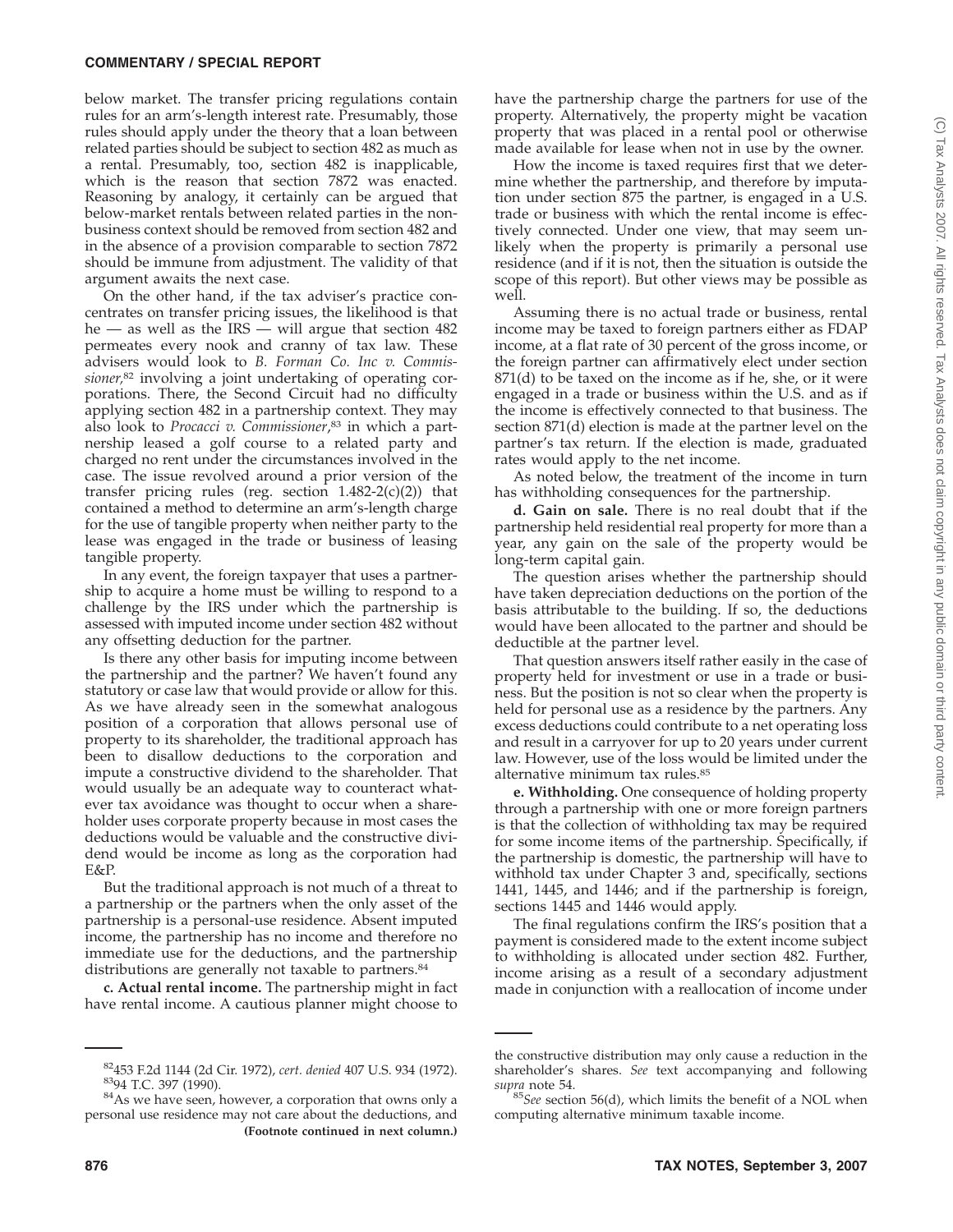section 482 from a foreign person to a related U.S. person is considered paid to a foreign person unless the taxpayer to whom the income is reallocated has entered into a repatriation agreement with the IRS and the agreement eliminates the liability for withholding. The secondary adjustment accounts for the absence of cash in the U.S. entity once taxable income has been increased. The IRS's position is that the cash that should have been charged was actually received and distributed to the owner. While a deemed distribution of profits has a taxable effect in the corporate context, the effect in the partnership context should be negligible in most contexts.

Section 1441 applies to income that is not effectively connected with a U.S. trade or business. It would therefore apply to rental income, including rental income imputed under section 482.86 If the partnership is domestic, the tenant of the property would not be required to withhold tax on the rent; rather, it is the partnership that would have to withhold the tax on distributions to the partner or, if no distribution is made, on the date Form K-1 is due or is actually mailed to the partner, whichever is earlier.87

If the partnership takes the view that the rental income is effectively connected with a U.S. trade or business, or if the foreign partner elects to treat it as ECI, then withholding under section 1441 on rental payments can be avoided. If the partnership is domestic, the tenant does not have to withhold and the partnership can rely on a Form W-8ECI from a foreign partner.88 If the partnership is foreign, and if, as will normally be the case, the partnership is a ''nonwithholding foreign partnership,'' the partnership can provide a Form W-8ECI to the tenant.89

 ${}^{86}$ Reg. section 1.1441-2(e)(2) confirms the IRS's position that a payment is considered made to the extent income subject to withholding is allocated under section 482. Further, income arising as a result of a secondary adjustment made in conjunction with a reallocation of income under section 482 from a foreign person to a related U.S. person is considered paid to a foreign person unless the taxpayer to whom the income is reallocated has entered into a repatriation agreement with the IRS and the agreement eliminates the liability for withholding. *See also Central de Gas de Chihuahua v. Commissioner*, 102 T.C. 515, *Doc 94-3638, 94 TNT 65-12* (1994); FSA 199922034, *Doc 1999-*

<sup>87</sup>Reg. section 1.1441-5(b)(2).<br><sup>88</sup>Reg. section 1.1441-5(b)(2) says that a foreign partner is not required to furnish a withholding certificate to claim an exemption from withholding under section 1441 on the grounds that income is effectively connected. However, reg. section 1.1446- 2(b)(2)(ii) requires a foreign partner that makes an election under section  $871(d)$  or  $882(d)$  to furnish to the partnership a statement that indicates that such election has been made and if a partnership receives a valid Form W-8ECI from a partner, the partner is deemed, for purposes of section 1446, to have ECI subject to withholding under section 1446 to the extent of the items identified on the form. See also reg. section 1.871-10(d)(3).

<sup>89</sup>Reg. section 1.1441-5(c)(1)(ii)(B). Because a withholding foreign partnership is one that has entered into an agreement with the IRS concerning guaranteed payments to partners, we can reasonably assume that in most cases involving a private **(Footnote continued in next column.)**

Section 1446 will apply to any income or gain allocated to the foreign partners to the extent the income or gain is effectively connected with a U.S. trade or business. Section 1446 requires the partnership to withhold tax on the ''effectively connected taxable income'' of the partnership allocable to foreign partners at the highest rate applicable to that partner, which in the case of an individual, is currently 35 percent. However, the section 1446 regulations allow the use of preferential rates for long-term capital gains and depreciation recapture, currently 15 percent and 25 percent, if the partnership has documentation that allows it to determine that the partner is an individual (or, presumably, a trust taxed as an individual). A full discussion of section 1446 is far beyond the scope of this report.90

**2. Gifts of partnership interests.** A foreign partner in a partnership may wish to make a gift of the partnership interest or may bequeath the partnership interest to his heirs.

A gift by a nonresident alien of a partnership interest generally will not be subject to the U.S. gift tax. That tax does not apply to gifts by nonresident aliens of intangible assets, with an exception in cases involving expatriates subject to section 877.91

Two income tax issues nevertheless have to be taken into consideration in connection with the gift by a nonresident alien of a partnership interest.

First, the recipient of the gift takes a basis in the partnership interest that is the lower of the donor's basis and fair market value. A gift can therefore result in a decrease but not an increase in the basis of the interest. A transfer of a partnership interest by gift does not result in a basis adjustment to the partnership's assets under section 743, even though the partnership may previously have made the optional basis adjustment election under section 754, an election that remains in effect for future years unless revoked with IRS consent.

Also, a gift of a partnership interest may be treated as a sale or exchange if the partnership has liabilities and any portion of those liabilities is allocable to the donor partner. That is quite likely to be an issue if the home owned by the partnership is mortgaged. There are two schools of thought on that.

The IRS takes the position that any transfer of a partnership interest is a sale or exchange when the partnership has any liabilities that are transferred to the successor partner, based on the classic case of *Crane v. Commissioner* and an expansive but plausible reading of section 752(d).92 The *Crane* argument is that any transfer of property that is subject to a liability results in an amount realized by the transferor and is part of the

use residence, the partnership will be a nonwithholding foreign

partnership. *See* reg. section 1.1441-5(c)(2).<br><sup>90</sup>For a more detailed discussion, see Appel and Karlin, "At Long Last... Final Regulations on Foreign Partner Withholding,'' *JOIT* (Oct. 2005), and ''Uncle Sam Meets Uncle Scrooge the Temporary Regulations on Foreign Partner Withholding,''

*JOIT* (Dec. 2005).<br><sup>91</sup>Section 2501(a)(2).<br><sup>92</sup>331 U.S. 1 (1947); *see also Tufts v. Commissioner*, 461 U.S. 300 (1983).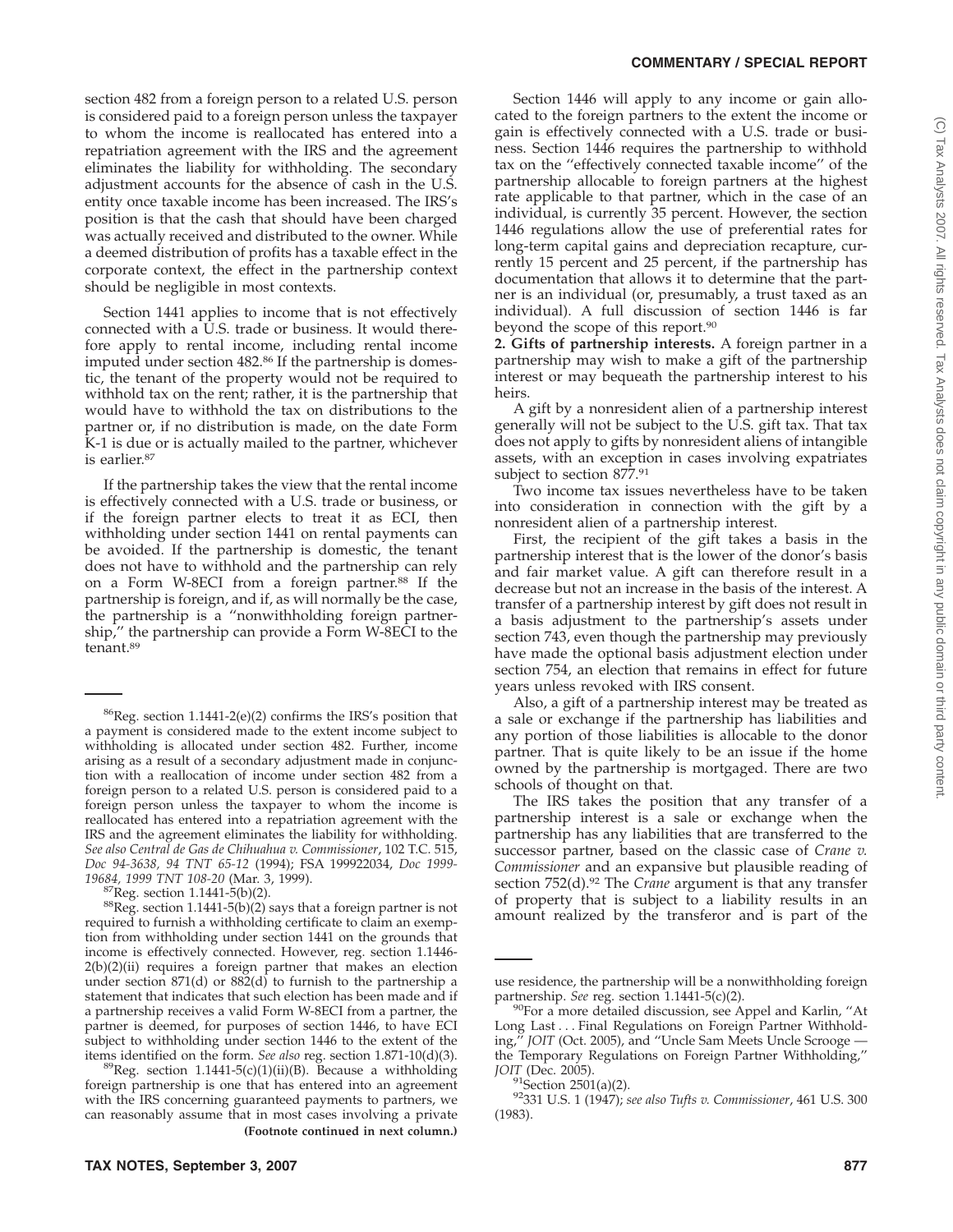transferee's basis. Section 752(d) provides that in the case of any sale or exchange of a partnership interest, liabilities shall be treated in the same manner as liabilities in connection with a sale or exchange of property not associated with partnerships.93

The consequences of the IRS position are as follows: A transaction in which the donee takes the partnership, subject to liabilities of which the donor is thereby relieved, is bifurcated into (1) a sale to the extent of the liabilities in question and (2) a gift of the value of the partnership interest net of those liabilities. If the liabilities exceed the basis, the donor may actually realize a gain, which would normally be a capital gain. The donee also has to be concerned with possible consequences under the FIRPTA withholding tax rules.<sup>94</sup>

The other possible position is that section 752(d) applies only to transfers of partnership interests that actually are sales or exchanges. The basis for this position is, not surprisingly, the literal language of the section  $752(d)$  — the notion that section  $752(d)$  explains what to do when there is a sale or exchange but says nothing about converting a transaction such as a gift into a sale or exchange.

If this interpretation is correct, the transferor is still not out of the woods because then section 752(b) comes into play. Section 752(b) says that any decrease in a partner's share of partnership liabilities is treated as a distribution of money by the partnership to the partner. That will not result in a gain, however, unless the deemed distribution exceeds the transferor's basis in the partnership.95

Readers are invited to do their own analysis of this issue, which does not appear to have been definitively resolved by any court.

## **3. Death of a partner.**

**a. Estate tax.** When the partnership interests pass to the heirs of a deceased nonresident alien partner, the estate tax position is less than clear.<sup>96</sup> The IRS's position

is that a partnership interest has U.S. situs if the partnership is engaged in a U.S. trade or business. In the estate tax area, the IRS has given no consideration to the relative sizes of the U.S. business and other activities and assets, which can lead to the bizarre results in an atypical fact pattern involving a partnership that has a tiny U.S. business and very substantial assets in other places around the world that are not related to the U.S. business. This approach should be contrasted with the position of the IRS in the income tax area, in which it states that the taxable status of the gain is controlled by the assets in the partnership.97

The approach in the estate tax area likely helps the estates of some deceased nonresident aliens and harms the estates of others. In particular, the IRS position is rather favorable to the estates of nonresident aliens when the sole asset of the partnership is a residence held exclusively for private use. That's because a partnership does not appear to be engaged in a U.S. trade or business if it simply holds the residence for use by the partners and, arguably, their family members, provided that section 482 is inapplicable.<sup>98</sup>

Nonetheless, several issues remain unaddressed by the IRS. It is not clear if the Service would try to apply its position to a partnership that was not engaged in a U.S. trade or business but had income or gain that was deemed to be effectively connected with a U.S. trade or business for purposes of imposing tax under section 871(b), 882, or 897(a). Also unclear is the case of a partnership that has income that is not actually effectively connected to an ongoing trade or business, but that, as a result of a section 871(d) election or because of a FIRPTA gain under section 897(a), is deemed to be ECI. It is also unclear when the partnership must be engaged in a trade or business. Is it the date of death? Any time during the year of death? Any time whatsoever before death?

There are other theories that may be applicable. Those include treating residence of the deceased partner as the situs of the partnership interest (*mobilia sequuntur personam*) or the place of organization of the partnership as the situs, similar to the rule for corporations.

Planning should also take into account the case law developed in the family limited partnership area. The risk here is that if a nonresident alien contributes residential property to a partnership but retains the right to live there, section 2036 may apply.<sup>99</sup> That can be avoided by having the partnership enter into a lease with its foreign partner that provides for a FMV rental, but again, this approach has adverse income tax consequences and

<sup>93</sup>*See* Rev. Rul. 77-402, 1977-2 C.B. 222 (grantor of a trust treated as realizing gain from reduction in his share of liabilities on deemed transfer of a partnership interest when trust ceased to be a grantor trust). *See also* T.D. 7741, 1981-1 C.B. 430, which states that the regulations promulgated under section 1001 make this clear when in fact they do not.<br><sup>94</sup>Section 1445(e)(5).<br><sup>95</sup>Section 731(a). For a more detailed discussion on these

conflicting theories, see McKee, Nelson, and Whitmire, *Federal Taxation of Partnerships and Partners*, 3d ed. (Warren, Gorham & Lamont 1996, loose-leaf supplemented through 2006), para.

<sup>15.05.</sup> <sup>96</sup>*See* Glod, ''United States Estate and Gift Taxation of Nonresident Aliens: Troublesome Situs Issues,'' 51 *Tax Law*. 110 (1997); Hudson, ''Tax Effects of Choice of Entities for Foreign Investment in U.S. Real Estate and U.S. Businesses,'' 4 *BET* (Mar. 4, 2002); State Bar of California, Taxation Section, International Committee, ''Why Section 2104 Must Address When Partnership Interests Owned by Foreign Investors Are (and Are Not) Subject to U.S. Estate Tax'' (2003) (Patrick W. Martin, principal author); Cassell, Karlin, McCaffrey, and Streng, ''U.S. Estate Planning for Nonresident Aliens Who Own Partnership Interests,'' *Tax Notes*, June 16, 2003, p. 1683, *Doc 2003-14517, 2003 TNT 116-36*; additional resources in this area can be found at http:// law.karlinks.com/ABA.

<sup>97</sup>*See* Rev. Rul. 91-32, which concludes that a foreign person recognizes taxable gain on the sale of a partnership interest to the extent the gain is attributable to assets used or held for use in a U.S. trade or business. That position, it should be said, is wholly unsupported by authority except when the underlying asset is a U.S. real property interest, and no such authority is cited in the ruling. In fact, if the IRS's position were correct,

there would be no need for section 897(g) (enacted in 1980).<br><sup>98</sup>*See* discussion accompanying *supra* notes 76 and 77.<br><sup>99</sup>*See Estate of Lorraine C. Disbrow v. Commissioner*, T.C. Memo. 2006-34, *Doc 2006-3898, 2006 TNT 40-7*.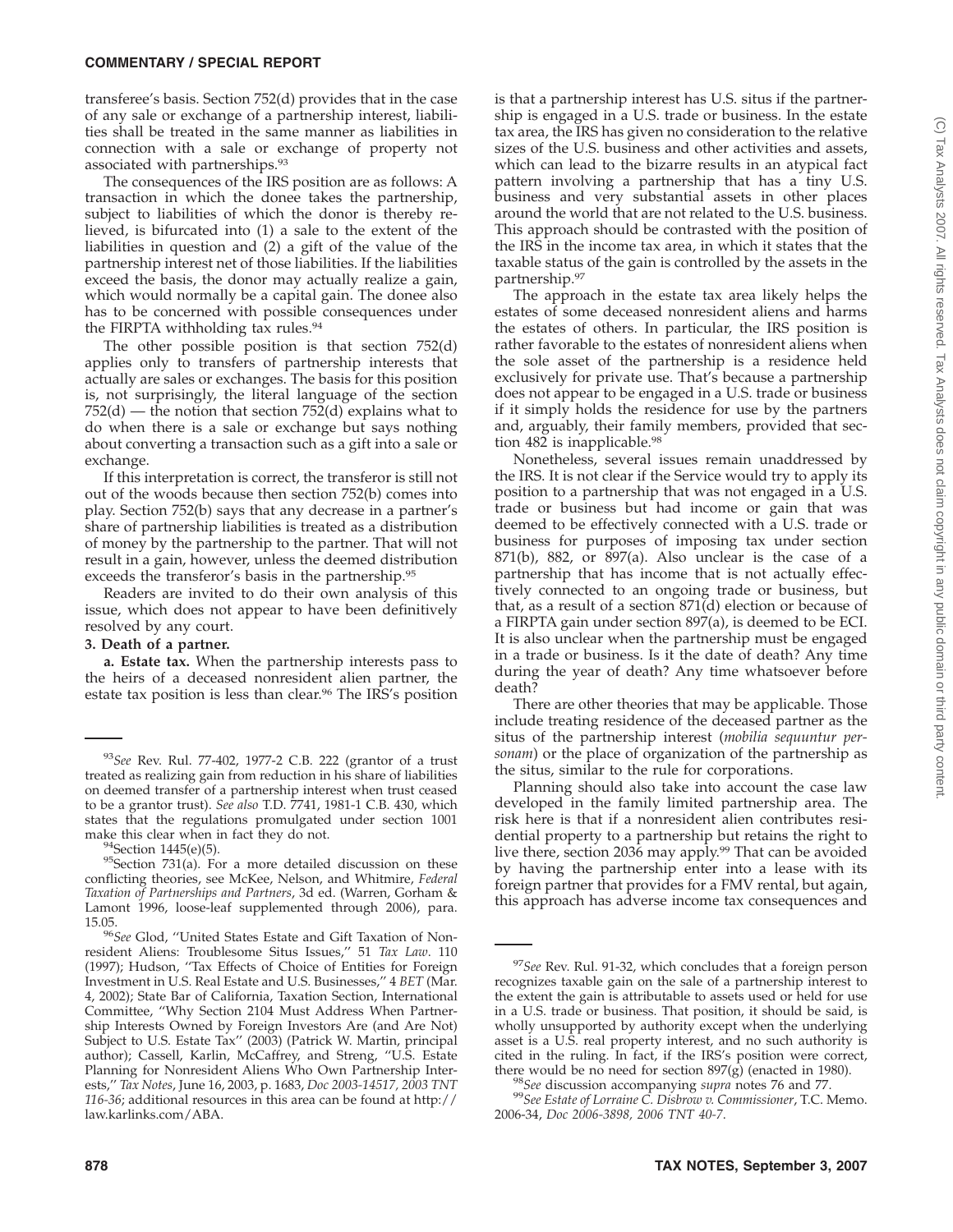may not resolve the underlying estate tax problem because the partnership will have the appearance of being engaged in a trade or business.

**b. Step-up.** On death of the foreign partner, the basis of any partnership interest held by the decedent will be adjusted to FMV — usually, but not invariably, upward. To achieve a step-up at the partnership level, the partnership should make an election under section 754 to provide a special allocation of basis to the estate and ultimately the successors.

## **D. Ownership Through a Trust**

The trust is a vehicle that can serve a variety of purposes for the purchase of a home. At its simplest, as we have already discussed, a trust structured as a grantor trust can be a tax transparent method of ownership, the principal benefit of which is to avoid probate on the death of the settlor.100 In this part of the report, we discuss the application of the non-grantor-trust rules.

**1. Summary of nongrantor trust rules.** The nongrantor trust is another way for a foreign person to hold property. The trust may be foreign or domestic and may be simple or complex. The property originally settled may be the property — generally not preferable — or cash used to purchase the property. As a general rule, a trust is treated as if it were an individual, and therefore a foreign nongrantor trust is treated as a nonresident alien individual.

The table on the following page summarizes the effects of those alternatives.

**2. Planning with trusts.** A foreign trust is potentially an attractive vehicle for newly acquired residential property. The trust would have to be an irrevocable domestic or foreign trust. To avoid gift tax, the trust should be funded with cash, preferably cash transferred from outside the U.S.101 As the table indicates, a gift of real property into trust will be subject to gift tax, and the IRS may take the position that a gift of cash that is conditioned on its being used to purchase property already owned by the settlor will be treated as a gift of real property.<sup>102</sup>

*v. Commissioner*, 168 F.2d 975 (2d Cir. 1948) (conversion of domestic stocks and bonds into Treasury notes under a prearranged program or understanding and solely for the purpose of making a tax-exempt gift in trust; held, ineffectual for gift tax purposes). *Compare Davies v. Commissioner*, 40 T.C. 525 (1963) (intrafamily transfer cast in the form of a sale by a nonresident alien of real property situated in the U.S. in return for a note secured by a mortgage, the face amount of which was less than the fair market value of the property with the difference being **(Footnote continued in next column.)**

Once the property is owned by the trust, the beneficiary who lives in the house rent free or for below-market rent should not have imputed income, nor, in general, will expenditures by the trustees on taxes, insurance, and repairs be treated as distributions to the beneficiary.103

Trusts are taxed at rates applicable to individuals, albeit with no progression through the brackets, and are therefore entitled to the preferential rate of 15 percent currently applicable to long-term capital gains.<sup>104</sup> However, if the trust is foreign, a trap lurks for amounts distributed to U.S. beneficiaries from the trust in a year following the year of sale.

The problem may be stated thus: The throwback rules, which were repealed in 1997 for domestic trusts, continue to apply to foreign trusts.105 Moreover, capital gain of a foreign trust is treated as distributable net income, whether or not the trust distributes it in the year of sale. As a result, any undistributed gain becomes undistributed net income. When a distribution is made out of a foreign trust, the distribution does not retain the character of the gain from which it was derived and is therefore ordinary income to a U.S. beneficiary. It follows that a U.S. beneficiary who receives a distribution made out of gain accumulated from an earlier year may have to pay tax at ordinary income tax rates, comforted only by being allowed to take credit for the long-term capital gains tax previously paid by the trust for the year of sale.106 Fortunately, this character rule does not apply if the beneficiary is a nonresident alien.<sup>107</sup>

In short, if the beneficiaries of a foreign nongrantor trust are or become U.S. persons, it would generally be advisable for a distribution representing proceeds of sale of the residence to be made to the beneficiaries in the year of sale. That might entail a distribution to all beneficiaries, only to foreign beneficiaries, or to what is commonly referred to as a decanter trust, which is a second trust

*(Text continues on p. 881.)*

<sup>&</sup>lt;sup>100</sup>See supra note 42 and accompanying discussion.<br><sup>101</sup>Cash in the form of currency notes is treated as tangible personal property; no authority exists on whether cash credited to a bank account should be treated as tangible because it is the equivalent of currency or as intangible because technically an amount credited to a bank account is an (intangible) claim against the bank. The conservative view is that gifts of cash should be structured by wire transfer from, or draft drawn on, a foreign bank account. The ultraconservative view is that the donee (the trust in this case) should receive the transfer or deposit the draft in a non-U.S. account. Whether the ultraconservative view can be easily implemented is open to debate.<br><sup>102</sup>The IRS's view is supported by *De Goldschmidt-Rothschild* 

attributable to a gift of cash that was to be used as part of the consideration given at purchase, held, on the facts, the nonresident alien did not make a gift of cash; instead he made a gift of an interest in real property situated in the U.S.; subsequent gifts of cash abroad sufficient to retire the note, made without prearrangement in a later year, were not gifts of property situated in the U.S.). <sup>103</sup>*H.B. Plant v. Commissioner*, 30 B.T.A. 133 (1934), *aff'd,* <sup>76</sup>

F.2d 8 (2d Cir. 1935) (mere right or privilege under the terms of will to occupy the former home of the testator is not income; expenditures on maintenance of the premises, including payment of taxes, also do not represent income distributed or distributable to the beneficiary); *see also Alfred I. duPont Testamentary Trust v. Commissioner*, 66 T.C. 1976, *aff'd per curiam,* 574

<sup>&</sup>lt;sup>104</sup>Section 1(h).<br><sup>105</sup>Section 665(c).<br><sup>106</sup>*See* sections 665 through 668. For discussion of the throwback rules, see Bittker, *Federal Taxation of Income, Estates and Gifts*, Chapter 83.4, (3d Ed. 2003); Knickerbocker, *Subchapter J —*

*Throwback Rules,* Tax Management Portfolio 856-2d.<br><sup>107</sup>This is the effect of section 667(a), even if it does not explicitly so state. The character is preserved in the hands of a foreign beneficiary by section 667(e).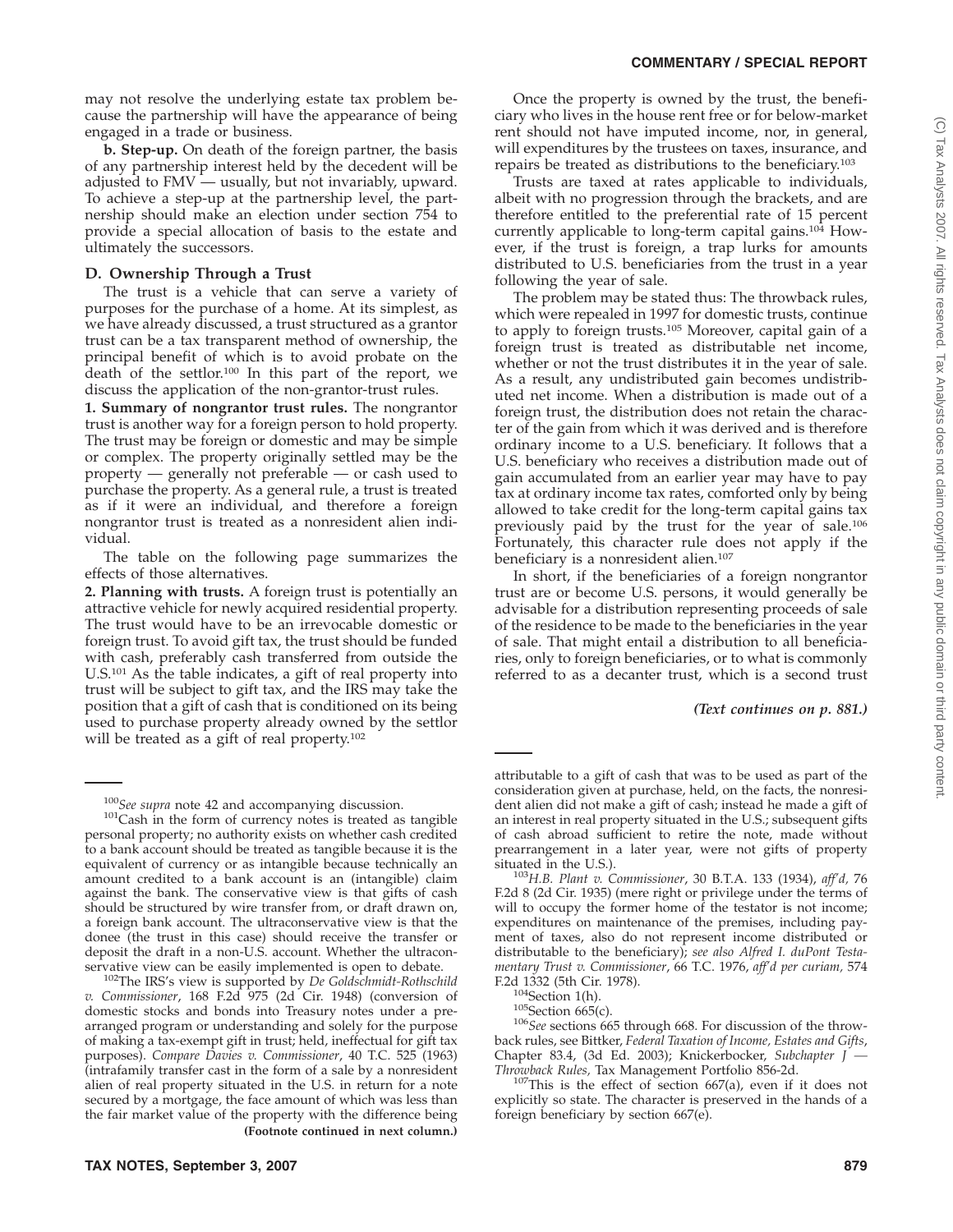|                                                                               | <b>Foreign Trust</b>                                                                                                                                                                                                                                                                                                                                  |                                                                                                                                                                                                                                                                                                                                                                                                                                                                  | <b>Domestic Trust</b>                                                                                |                                                                                                                                                                                                                                 |  |  |  |
|-------------------------------------------------------------------------------|-------------------------------------------------------------------------------------------------------------------------------------------------------------------------------------------------------------------------------------------------------------------------------------------------------------------------------------------------------|------------------------------------------------------------------------------------------------------------------------------------------------------------------------------------------------------------------------------------------------------------------------------------------------------------------------------------------------------------------------------------------------------------------------------------------------------------------|------------------------------------------------------------------------------------------------------|---------------------------------------------------------------------------------------------------------------------------------------------------------------------------------------------------------------------------------|--|--|--|
|                                                                               | Simple Trust                                                                                                                                                                                                                                                                                                                                          | <b>Complex Trust</b>                                                                                                                                                                                                                                                                                                                                                                                                                                             | Simple Trust                                                                                         | <b>Complex Trust</b>                                                                                                                                                                                                            |  |  |  |
| Creation of trust with<br>gift of cash used to<br>buy property                | Gift of cash by nonresident alien not subject to U.S. gift tax if funded from outside United States -<br>note Service position that cash gift is treated as gift of underlying property if cash required to be<br>used to purchase settlor's property; for this purpose, cash means dollar bills, not necessarily funds in<br>an account <sup>a</sup> |                                                                                                                                                                                                                                                                                                                                                                                                                                                                  |                                                                                                      |                                                                                                                                                                                                                                 |  |  |  |
| Creation of trust with<br>gift of tangible<br>property located in the<br>U.S. | Taxable gift; no income tax consequence unless amount of debt assumed or taken subject to trust<br>exceeds grantor's adjusted basis                                                                                                                                                                                                                   |                                                                                                                                                                                                                                                                                                                                                                                                                                                                  |                                                                                                      |                                                                                                                                                                                                                                 |  |  |  |
| Use of property by<br>grantor                                                 | No tax consequences to grantor - but note possible effect on application of section 2036 when<br>grantor dies                                                                                                                                                                                                                                         |                                                                                                                                                                                                                                                                                                                                                                                                                                                                  |                                                                                                      |                                                                                                                                                                                                                                 |  |  |  |
| Use of property by<br>other beneficiaries                                     | No tax consequences to grantor or other beneficiaries - should not have imputed rent if trust<br>instrument permits free use of property                                                                                                                                                                                                              |                                                                                                                                                                                                                                                                                                                                                                                                                                                                  |                                                                                                      |                                                                                                                                                                                                                                 |  |  |  |
| Sale of property $-$<br>FIRPTA withholding                                    | $Yes - by buyerb$                                                                                                                                                                                                                                                                                                                                     |                                                                                                                                                                                                                                                                                                                                                                                                                                                                  | $Yes - by trust on$<br>distributions out of<br>"U.S. real property<br>interest account" <sup>c</sup> | $Yes - by trust on$<br>distributions out of<br>"U.S. real property<br>interest account"; note<br>that account is reset to<br>zero at the end of each<br>year, so no<br>withholding on gain<br>accumulated by trust <sup>d</sup> |  |  |  |
| Sale of property $-$<br>rate of taxation of gain                              | Capital gains rates                                                                                                                                                                                                                                                                                                                                   | Capital gains rates,<br>but if distributed to<br>U.S. beneficiary in<br>later year, gain is<br>ordinary (for foreign<br>beneficiary, the<br>character is<br>preserved) <sup>e</sup>                                                                                                                                                                                                                                                                              | Capital gains rates                                                                                  | Capital gains rates                                                                                                                                                                                                             |  |  |  |
| Sale of property $-$<br>incidence of taxation<br>of gain                      | Gain (and credit for<br>tax withheld or paid<br>under FIRPTA) passes<br>through to beneficiary <sup>f</sup>                                                                                                                                                                                                                                           | Gain and credit pass<br>through to beneficiary<br>if distributed in year<br>of sale; otherwise,<br>trust is taxable on gain<br>in year of sale;<br>beneficiary is taxable<br>in year of distribution<br>as ordinary income<br>(U.S. beneficiary) or<br>capital gain (foreign<br>beneficiary) with<br>credit for tax paid;<br>U.S. beneficiary may<br>also pay interest under<br>section 668 to the<br>extent the tax exceeds<br>credit (see discussion<br>below) | Gain passes through<br>to beneficiary <sup>g</sup>                                                   | Gain and credit pass<br>through to beneficiary<br>if distributed in year<br>of sale; otherwise,<br>trust is taxable in year<br>of sale; no further tax<br>on beneficiary on<br>distribution in later<br>yearh                   |  |  |  |
| Loss on sale                                                                  | The trust is treated as an individual, and loss will be allowed only if it is incurred in a trade or<br>business or in a transaction entered into for profit, or if it qualifies as a casualty or theft loss <sup>i</sup>                                                                                                                             |                                                                                                                                                                                                                                                                                                                                                                                                                                                                  |                                                                                                      |                                                                                                                                                                                                                                 |  |  |  |
| Estate tax on death of<br>grantor                                             | Depends on application of section 2036, discussed below                                                                                                                                                                                                                                                                                               |                                                                                                                                                                                                                                                                                                                                                                                                                                                                  |                                                                                                      |                                                                                                                                                                                                                                 |  |  |  |
| Generation-skipping<br>tax                                                    | Not applicable if the property given or bequeathed to the trust by nonresident alien settlor was not<br>subject to U.S. gift tax or estate tax at the time of the gift or bequest                                                                                                                                                                     |                                                                                                                                                                                                                                                                                                                                                                                                                                                                  |                                                                                                      |                                                                                                                                                                                                                                 |  |  |  |
| Reporting — Trust                                                             | Form 1041                                                                                                                                                                                                                                                                                                                                             |                                                                                                                                                                                                                                                                                                                                                                                                                                                                  |                                                                                                      |                                                                                                                                                                                                                                 |  |  |  |
| Reporting — Foreign<br>beneficiary                                            | In year of sale, Form<br>1040NR                                                                                                                                                                                                                                                                                                                       | In year of required or<br>actual distribution,<br>Form 1040NR                                                                                                                                                                                                                                                                                                                                                                                                    | In year of sale, Form<br>1040NR                                                                      | Form 1040NR if<br>proceeds distributed<br>in year of sale; no<br>reporting if proceeds<br>distributed in later<br>year in which trust<br>has no DNI                                                                             |  |  |  |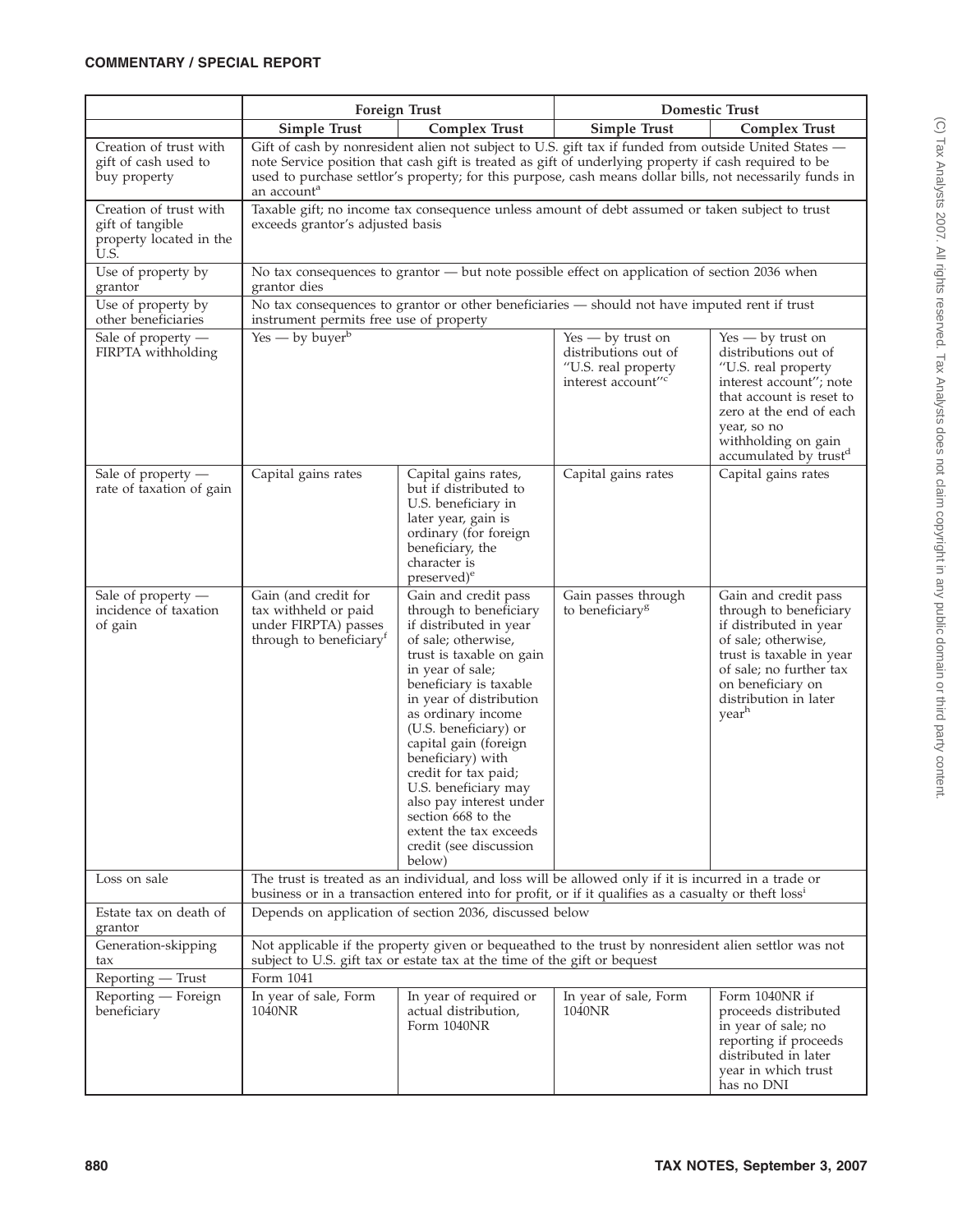|                                                                 | <b>Foreign Trust</b>                        |                                                                             | <b>Domestic Trust</b> |                                                                                                                                                |  |  |
|-----------------------------------------------------------------|---------------------------------------------|-----------------------------------------------------------------------------|-----------------------|------------------------------------------------------------------------------------------------------------------------------------------------|--|--|
|                                                                 | Simple Trust                                | <b>Complex Trust</b>                                                        | Simple Trust          | <b>Complex Trust</b>                                                                                                                           |  |  |
| $Reporting$ — U.S.<br>beneficiary                               | In year of sale, Form<br>1040 and Form 3520 | In year of required or<br>actual distribution<br>Form 1040 and Form<br>3520 | Form 1040             | Form 1040 if proceeds<br>distributed in year of<br>sale; no reporting if<br>proceeds distributed<br>in later year in which<br>trust has no DNI |  |  |
| <sup>a</sup> Rev. Rul. 55-143.<br><sup>b</sup> Section 1445(a). |                                             |                                                                             |                       |                                                                                                                                                |  |  |

<sup>c</sup>See reg. section  $1.1445-5(c)(1)(iii)(A)$ . Ditto, especially seventh and eighth sentences.

e Section 667(e).

<sup>f</sup>Technically, under sections 641, 643, 661, and 662, the gain is taxable to the trust but the trust can deduct the amount distributed, up to the amount of the trust's distributable net income; the gain is treated as distributable net income to the extent distributed; and the beneficiary includes in income the amount distributed up to the amount of the distributable net income. g Ditto.

<sup>h</sup>This assumes that the distribution in the later year does not carry out distributable net income from some other source earned during the year of distribution.

<sup>i</sup>Section 165(c), confirmed, in the case of nonresident alien individuals, by section 897(b).

with different terms and a nonidentical group of beneficiaries that receives distributions in an amount sufficient to zero out undistributed net income. U.S. beneficiaries generally will not participate in the decanter trust while the principal trust has assets. As a result, U.S. beneficiaries will receive either current distributions without an interest charge under the throwback rules or capital distributions.

At the time of the settlor's death, as long as one of the retained interest rules does not apply, there is no transfer of property. Therefore, there should be no estate tax even though trust corpus at the time of death consists of U.S. real property. However, as is always the case when property is held in a trust (other than a retained interest trust), there is no basis step-up because property is not included in the estate.

The question does arise whether the retained interest rule of section 2036(a) might apply to the trust. That section applies if the grantor retained an interest in the trust because of any right to use the residence during his lifetime. To avoid the application of the rule, the settlor must not have a right to trust income or gains and the trust must have an independent trustee with complete discretion over the use of trust assets.108 This means that the trustee's discretion cannot be subject to any standard that would be enforceable by the settlor and there cannot be a ''wink and a nod'' understanding or other informal arrangement.

Section 2036(a) may come back into play if an informal agreement allows the settlor to control the income. The U.S. tax authorities have become more sophisticated in their understanding of the role played by trust protectors, appointors, and other similar persons.

Another requirement is that creditors of the settlor should not be able to reach trust assets, at least in theory.

That may require the trust to be formed in a foreign jurisdiction that allows spendthrift provisions that will protect the settlor or a settlor-beneficiary of a discretionary trust from creditors that arose after the trust was funded (no jurisdiction to our knowledge will protect a trust from the application of fraudulent conveyance or fraudulent transfer laws that can be used to void a gratuitous transfer of assets of the trust as against the claims of creditors in existence at the time of the transfer).109 Some U.S. states, including Alaska, Delaware, and Nevada, also provide for such trusts,<sup>110</sup> although the practical efficacy of spendthrift provisions to protect a settlor-beneficiary has been questioned in light of federal bankruptcy reforms enacted in 2005.111

The message for planners is therefore that the nongrantor trust must be implemented with considerable

(A) such transfer was made to a self-settled trust or similar device;

(B) such transfer was by the debtor;

<sup>108</sup>*Commissioner v. Irving Trust Co.*, 147 F.2d 946 (2d Cir. 1945), and *Sherman v. Commissioner*, 9 T.C. 594 (1947).

<sup>109</sup>Not all of the traditional offshore jurisdictions have provisions in their laws that protect settlors (as opposed to other beneficiaries). For example, Jersey and Guernsey in the Channel Islands do not, whereas such provisions can be found in the laws of the Bahamas, Barbados, Bermuda, the Cayman Islands,

<sup>&</sup>lt;sup>110</sup>Alaska Statutes section 34.40.110; 12 Delaware Laws c. 35, section 3570 et seq.; Nevada Revised Statutes Chapter 166.

<sup>&</sup>lt;sup>111</sup> Bankruptcy Abuse Prevention and Consumer Protection Act of 2005, S. 1402, which added new section 548(e) of Chapter 11 of the U.S. Code. Section 548(e) permits the trustee to avoid any transfer of an interest of the debtor in property that was made on or within 10 years before the date of the filing of the petition if:

<sup>(</sup>C) the debtor is a beneficiary of such trust or similar device; and

<sup>(</sup>D) the debtor made such transfer with the actual intent to hinder, delay, or defraud any entity to which the debtor was or became, on or after the date that such transfer was made, indebted.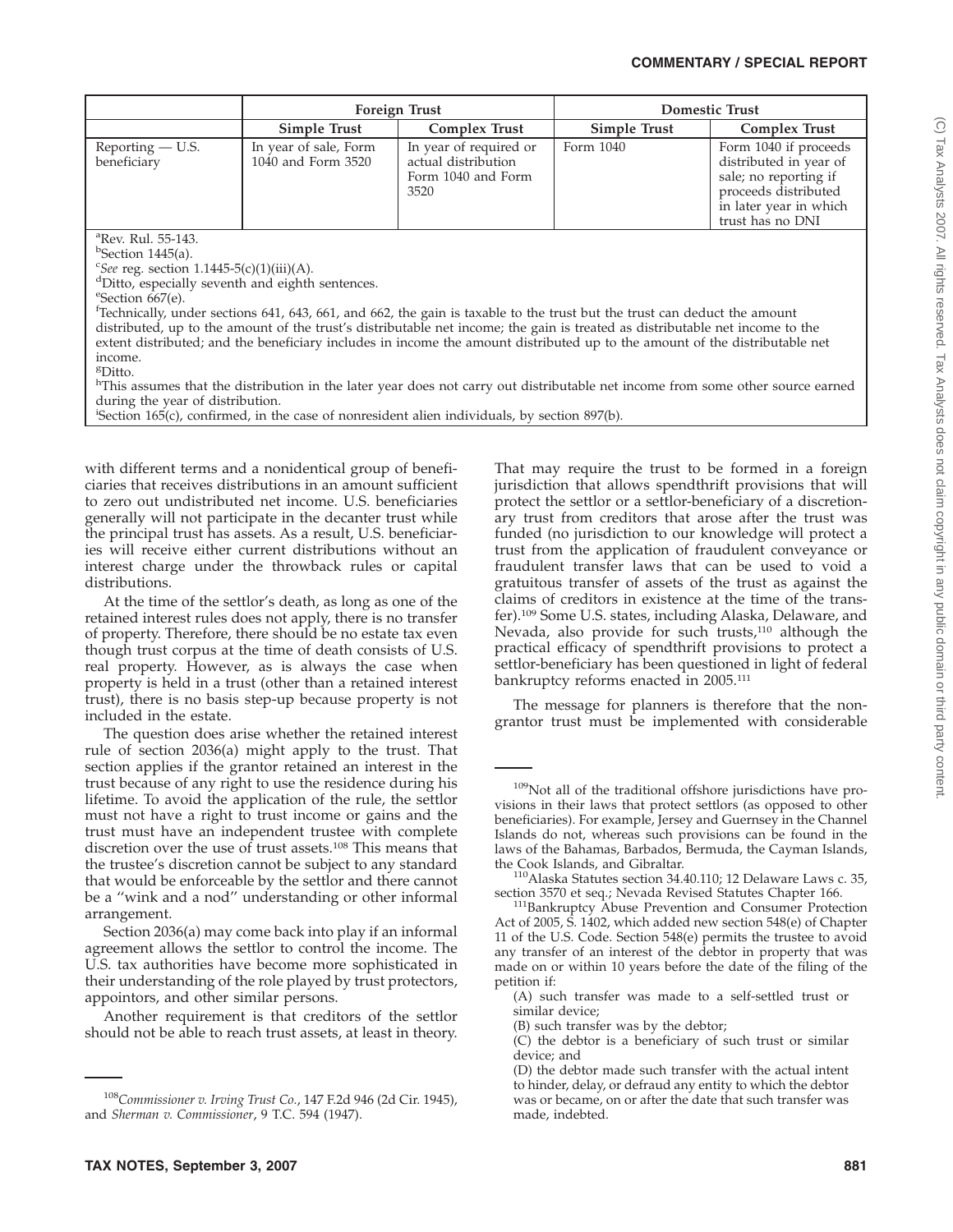care, and once in place, it must be respected by all concerned, especially the settlor and the trustees.

#### **IV. Foreign Family With U.S. Family Members**

Any structure must take account of the possibility that ownership will find its way into the hands of U.S. persons. That happens quite often. Some typical fact patterns include the following:

- A foreign owner buys a home for use by one or more children who are students in the U.S. and who typically are not considered to be residents for income tax purposes during that period. Following college, the students remain in the U.S. and become residents for income tax purposes.
- A foreign executive on a medium-term stay in the U.S. has a child born in the U.S. or marries an American and moves back to his or her home country. The couple has children, who are automatically U.S. citizens even if they are born abroad.
- A foreign individual has children who move to the U.S. for personal or business reasons.
- A beneficiary of a foreign trust moves to the U.S., and the trustees are asked to assist with the purchase of a home for the beneficiary.

In all of those situations, planning has to be reviewed to take account of the use of the home by U.S. citizens or residents and the possibility that such persons might inherit or otherwise acquire an interest in the house.

#### **A. Reconsider Use of Corporations in Planning**

A situation the authors have encountered is one in which the foreign owner heeded the all too frequent advice, often given by foreign banks or financial advisers, to purchase the home using an offshore corporation. If by the time of the owner's death one or more of the heirs is a U.S. person, this is the fiscal equivalent of jumping off the Empire State Building and claiming, as one passes the 34th floor, that everything is fine so far. When the owner dies, shares of the corporation indeed pass to his heirs free of estate tax. Unfortunately, the landing is not so soft. The heirs now face a string of tax disadvantages.

First, they are now the owners of a corporation that, so far as the U.S. heirs are concerned, is either a CFC if they are in the majority or a PFIC if they are not or if they are among a class of persons that owns less than a 10 percent interest in the foreign corporation.

Second, if they make personal use of the home, they must continue to deal with imputed rental income issues, which may be worse for U.S. shareholders and their U.S. relatives than for foreign shareholders.

Third, the basis in the stock of the corporation may have been adjusted to fair market value but the basis in the home itself is not adjusted. If the home has increased in value, therefore, gain on sale will include both pre- and postmortem appreciation. Moreover, the gain will be taxed at corporate rates and there will be no section 121 exemption, even if the home becomes the principal residence of the U.S. heir.112

It is not in the interest of the U.S. taxpayer for the property to be held by the foreign corporation for any significant length of time following the death of the foreign decedent. Any increase in the value of the property that is reflected in an increase in the value of the shares of the corporation will ultimately be double taxed. If the corporation is a PFIC, that gain may be largely converted to ordinary income.

Assuming the sale takes place soon after death or at least before additional appreciation has occurred in the property, the U.S. shareholder should try to get the foreign corporation liquidated as soon as possible after the sale. There is no benefit to the shareholder having the proceeds locked up in a foreign corporation. Prompt liquidation following the sale will result in a taxable transaction for the corporation and the U.S. shareholder, but the gain at the shareholder level should be low because of the step-up.

The prospect of this catalog of issues should persuade those advising foreign purchasers to think carefully before recommending use of a foreign corporation as the vehicle for purchase. Unfortunately, we have frequently found that advisers don't seriously press their clients to obtain U.S. tax advice in these situations.

#### **B. Trusts Also Require Careful Planning**

If a trust is a nongrantor trust during the foreign grantor's life, the retained interest rules can apply to the trust, and if they do, the estate tax will apply to any assets held by the trust. Moreover, the trust will become a nongrantor trust on death of the grantor. That will potentially affect the U.S. beneficiaries of the trust in a number of ways.

First, the simplification of the treatment of complex trusts brought about by the 1997 amendments does not apply to foreign trusts with U.S. beneficiaries.<sup>113</sup> Those beneficiaries remain subject to the throwback rules, which may also apply to domestic trusts that were formerly foreign, and to the interest charge on distributions made out of undistributed net income, which clearly also applies to distributions made by domestic trusts that are former foreign trusts.

Second, the conversion to nongrantor trust status will require the U.S. beneficiaries to deal with the compliance requirements of section 6048(a), including the filing of Form 3520 in any year that the beneficiaries receive a distribution from the trust and the need to obtain information from the foreign trust in the form of a foreign nongrantor trust beneficiary statement.114

<sup>112</sup>The gain should not be subpart F income. Section 952(b) excludes from the definition of subpart F income any income **(Footnote continued in next column.)**

that is effectively connected with a U.S. trade or business. It would be helpful if the regulations under section 952(b) clarified that this includes income deemed to be effectively connected under section  $897(a)$ . See reg. section  $1.952-1(b)(2)$ .

<sup>&</sup>lt;sup>113</sup>See section 665(c). <sup>Seee</sup> reg. Seeeive a distribution during the <sup>114</sup>If the U.S. beneficiaries receive a distribution during the lifetime of the grantor while the trust is a grantor trust, compliance requirements regarding Form 3520 apply, but the information reporting is generally viewed as significantly less because no portion of the distribution is taxable to the beneficiary.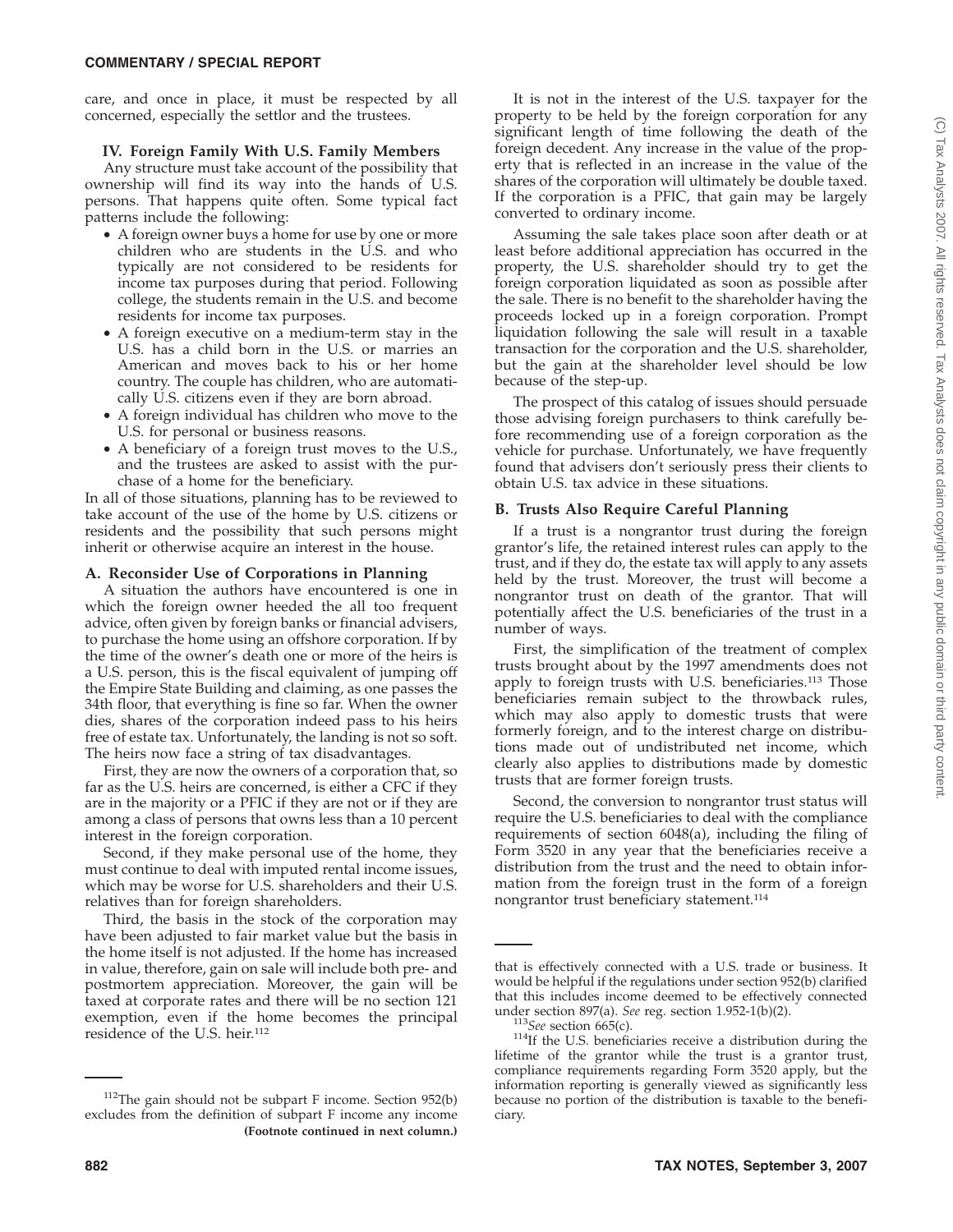A trust cannot, by definition, have distributable net income or undistributed net income before it becomes a nongrantor trust. Because the death of the foreign grantor will definitively cause the trust to become a nongrantor trust, a decision on whether to maintain the trust as a foreign trust is required shortly after the grantor's death.

#### **C. What If the NRA Has Already Died?**

Suppose that the adviser is consulted in a situation in which the nonresident alien owner of the home has already died and the heirs include U.S. individuals. What can be done?

**1. Foreign corporation structure.** As we have seen, the foreign corporation, whether owned directly or through a trust, may, depending on the percentage of U.S. ownership, have become a CFC or a PFIC.

If U.S. persons are the only beneficiaries, one step would be to consider domestication of the corporation. There are a variety of ways to domesticate a foreign corporation, all of which are treated, for U.S. tax purposes in a similar fashion and should be tax free115 except for any section 367(b) toll charge. Even if the foreign corporation has E&P, the inclusion at the time of repatriation is keyed to the earnings accumulated during the taxpayer's holding period.116 That period begins at the time of death of the grantor.

The first step in the plan is for the trust to distribute the shares of the corporation to the U.S. beneficiaries. The second step is to take advantage of Delaware's favorable continuation statute allowing foreign corporations to domesticate into Delaware relatively easily.<sup>117</sup> Following the domestication, the next step would be the making of an S election. The S election can be made only if the corporation has no foreign shareholders, no corporate shareholders,<sup>118</sup> only one class of shares, and is held by

not more than 100 shareholders.119 Assuming that to be the case as a result of the distribution in step 1, the S election offers the U.S. beneficiaries the ability to freeze the amount of gain that is potentially taxable at both the corporate and shareholder levels. If the shareholders can hold out for 10 years, the corporate-level tax would be eliminated altogether.120 If they wish to cause the S corporation to sell the house, it may be possible to use one or more section 1031 exchanges to defer taxation of the gain until the expiration of the 10 years. The property must be held for investment or as part of a trade or business before the exchange is undertaken.

The domestication/S election strategy addresses double taxation and securing the benefit of individual rates of tax on capital gains. It does not work if any foreign persons continue to have an interest in the corporation, and it does not solve the imputed rental income problem. In other words, the potential to domesticate the foreign corporation and make an S election is a partial escape route from an unfavorable structure and not a justification for using a foreign corporation structure to begin with.

As an alternative to the domestication/S election strategy, it is worth considering the liquidation of the foreign corporation if not much taxable appreciation has occurred since the property was acquired.

**2. Domestic corporation structure.** Ownership through a domestic corporation will lead to estate tax on the death of the foreign shareholder, corporate-level capital gains tax to extract property, and shareholder-level tax on liquidation, although because of a step-up in the corporate stock, the shareholder gain may be limited if the sale occurs soon after the death.

As in the case of a newly domesticated foreign corporation, it is worth considering the making of an S election, followed by a 10-year delay before sale to avoid two levels of tax and, in the meantime, the use of a section 1031 exchange.

#### **V. Potential Impact of Stop Tax Haven Abuse Act**

Earlier this year a bill titled the Stop Tax Haven Abuse Act (STHAA) was introduced in the Senate and is now under consideration by the Senate Finance Committee.<sup>121</sup> We cannot be sure if the STHAA will become law, and we do not propose to provide a full description or detailed analysis of the impact of the STHAA. But the prospects for enactment are not negligible and some of the provisions of the STHAA should be considered in planning for the acquisition of a home.

<sup>&</sup>lt;sup>115</sup>Reg. section 1.897-5(c)(4) and Notice 2006-46, 2006-24 IRB 1044, *Doc 2006-9901, 2006 TNT 100-9*. Domestication can be accomplished, if permitted by foreign law, through the use of a continuation statute in the country of incorporation and a U.S. state, for example, Delaware General Corporation Law, § 388. Alternatively, domestication can be accomplished by dropping the property into a new domestic corporation or dropping the foreign corporation into a new domestic corporation and, in either case, having the foreign corporation liquidate. All of those methods are essentially treated by the IRS as C or D reorganizations. It should be noted that the domestication would not be adversely affected by the antiavoidance rule of reg. section 1.897-5(c)(4), as amended by Notice 89-85, 1989-2 C.B. 403, and Notice 2006-46, *supra*, because Notice 89-85 requires only that the foreign corporation pay an amount equal to any taxes that section 897 would have imposed on all persons who had disposed of interests in the foreign corporation. No tax would have been imposed on the transfer of the shares of the foreign corporation on the death of the nonresident alien, even though

the transfer results in a step-up in basis.<br><sup>116</sup>Reg. section 1.367(b)-2(d)(3). <sup>117</sup>Delaware General Corporation Law, 8 Del. Code § 388. Other states permit domestication or continuation, but the Delaware procedure is the authors' preferred jurisdiction for

this exercise.<br><sup>118</sup>If the sole shareholder of a corporation is itself an S corporation, the lower-tier corporation can make an election to be a qualified S corporation subsidiary.

<sup>&</sup>lt;sup>119</sup>Section 1361(b).<br><sup>120</sup>*See* section 1374.<br><sup>121</sup>The Stop Tax Haven Abuse Act, S. 681, was introduced in the Senate on Feb. 17, 2007, by Sens. Carl Levin, D-Mich., Norm Coleman, R-Minn., and Barack Obama, D-Ill. Identical legislation was introduced in the House on May 2, 2007, by Reps. Lloyd Doggett, D-Texas, Rahm Emanuel, D-Ill., Sander Levin, D-Mich., and Rosa DeLauro, D-Conn. It may be noted that Sen. Levin and Rep. Levin are brothers.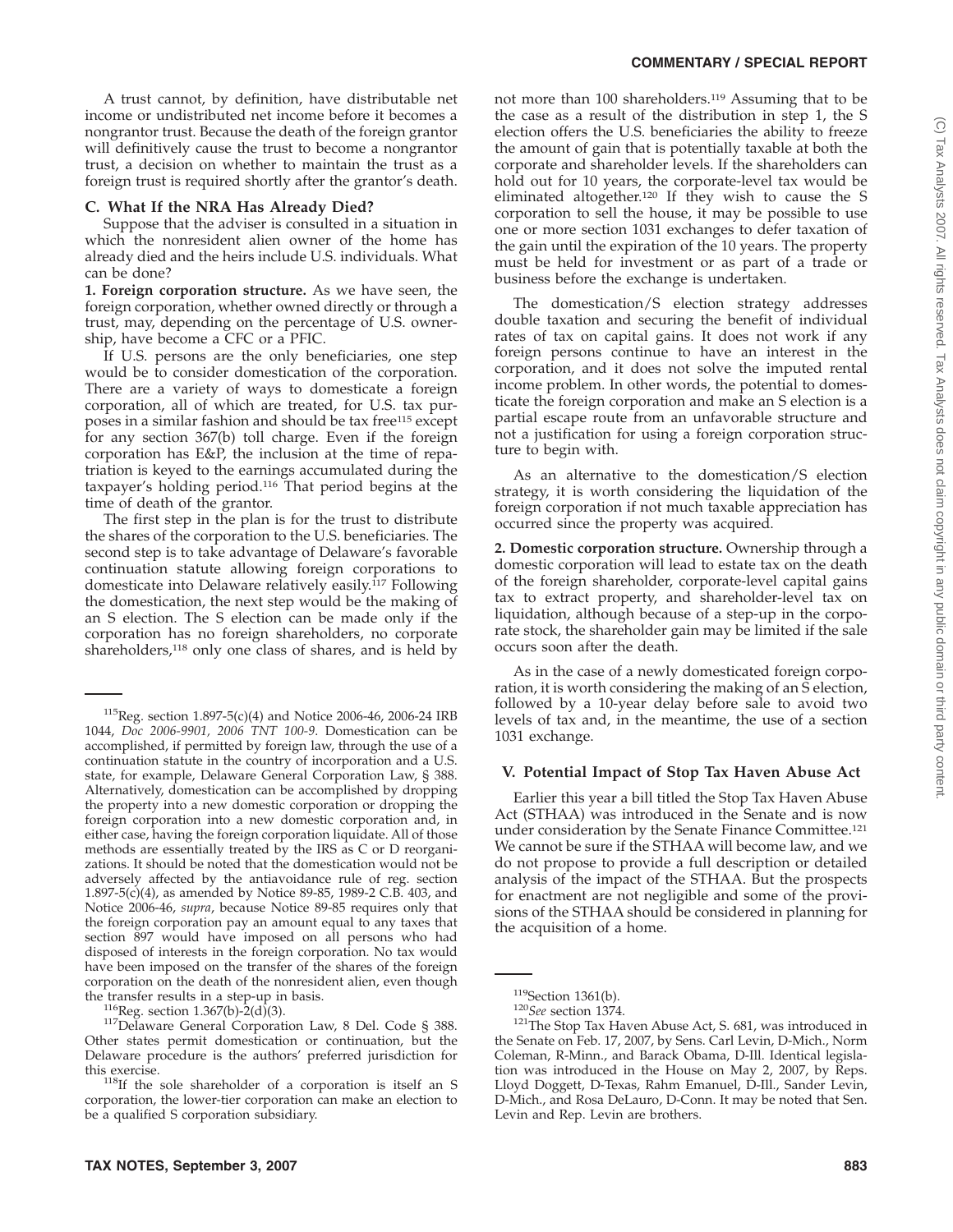One of the most significant concerns raised by the STHAA is its continuation of the assumption that permeates the U.S. treatment of foreign trusts and corporations in which a U.S. person has an interest that such entities are essentially tax avoidance vehicles. The promoters of the legislation never acknowledge that foreign corporations and trusts may come into existence long before there was any actual or anticipated contact between the individual shareholders and beneficiaries and the U.S. As a result, the STHAA, if enacted, will reinforce the hostile and inflexible treatment of immigrants by the U.S. tax system.

## **A. Trust Loans Treated as Distributions**

The STHAA would amend section 643(i), which was first enacted in 1996. With exceptions, section 643(i) treats a loan by a foreign trust of cash or marketable securities to a U.S. beneficiary as a distribution of the amount of the loan. Section 643(i) went well beyond the most aggressive possible IRS argument that could be made without legislation, which would be that the loan of property gives rise to income equal to the value of the temporary use of the property between the time of the loan and the time the loan is repaid (or the property is returned). Unless a regulatory exception applies, section 643(i) treats the entire amount of the loan as a distribution and disregards the obligation to repay the loan.

It is reasonably clear that the current reach of section 643(i) is limited to cash and marketable securities, and the drafters of the STHAA more or less acknowledged this in the proposed amendment to that section. Section 105(c) of the STHAA would expand the reach of the section by applying it to ''other property, including real estate, marketable securities, artwork, jewelry, and other personal property.'' Section 105(c) does not have a stated effective date, which means that it would take effect on the date of enactment.

## **B. U.S. Transferees Treated as Beneficiaries**

Another notable feature of the STHAA that might be of concern is the insertion by section 105(b) of a new section 679(c) that would treat as a beneficiary any U.S. person who receives a transfer of property from a foreign trust, or the use of that property, whether or not such person is named in the trust as a beneficiary. An exception is made for property transferred in exchange for payment of FMV by the U.S. person.

## **C. Other Notable Provisions**

Other features of the STHAA include proposed intensified reporting of transactions involving a long list of ''offshore secrecy jurisdictions,'' draconian presumptions that anything of value received in transactions between U.S. persons and non-publicly-traded entities in those jurisdictions is income and that any payment by U.S. persons to those jurisdictions represents previously unreported income, as well as presumptions concerning control by U.S. persons of entities in offshore secrecy jurisdictions with whom they enter into transactions.

## **VI. A Litany of Practical Issues**

While the big four tax issues  $-$  capital gains treatment, planning for gift and estate taxes, imputation of rental income, and basis step-up on death — dominate tax planning, the purchase of a home by a foreign person potentially involves a number of practical tax compliance and nontax issues. This part of the report surveys these issues.

## **A. Tax Compliance**

**1. Obtaining TINs.** Whatever structure is used, at some point the taxpayers involved will have to acquire TINs. The IRS makes this relatively easy for corporate and partnership entities but miserably difficult for individuals. Armed with no more than a properly completed Form SS-4, the representatives of corporations and partnerships can obtain employer identification numbers over the telephone and, in the case of domestic entities, online.122

For some reason, applying for an EIN for a trust can be more difficult because of Form SS-4's requirement to provide a TIN for the grantor, something that may be impossible if the grantor is no longer alive or unwilling to obtain the number, as can occur in the case of a nongrantor trust. Not all IRS representatives will accept that no such number will be available for a foreign grantor, even a deceased one.

Applying for individual individual taxpayer numbers (ITINs) is a much different matter. The IRS appears to require the originals of identification documents or notarized copies. That means either that the individual has to come to the U.S. to have the copies notarized by a U.S. notary public or visit a U.S. embassy or consulate. In countries that are members of the Hague Convention on the Abolition of the Legalization of Foreign Public Documents, a local notary can be used, provided an apostille is attached to the document. The apostille in effect certifies that the notary is a true notary or commissioner of oaths under the law of the jurisdiction that granted the power. Nonetheless, not all revenue representatives will easily accept a foreign notary, even when an apostille is attached. If the individual does not live near a U.S. consulate or in a Hague Convention country, the process can be a challenge.

If it can wait, there is another practical method of obtaining an ITIN, which is to file a tax return or information without a number. In its desire to process the return, the IRS will generally assign a number to the individual in question without all of the formalities.

**2. Record keeping and tax returns.** If not enamored of extensive record-keeping requirements, U.S. taxpayers are at least accustomed to them. Foreign taxpayers need to become familiar with the records they must maintain, especially long-term records relating to basis in property and the accumulations of corporations and trusts. The preparation of a pro forma tax return is often a prudent exercise as part of the record-keeping function. The records need to be maintained in such a way that any

<sup>&</sup>lt;sup>122</sup>Applicants can call (800) 829-4933 for domestic corporations and (215) 516-6999 for foreign corporations. Online applications can be made at https://sa2.www4.irs.gov/sa\_vign/ newFormSS4.do (reviewed July 7, 2007). The form can also be faxed to the appropriate fax number currently listed at http:// www.irs.gov/file/report/0,,id=111138,00.html (reviewed July 7, 2007).